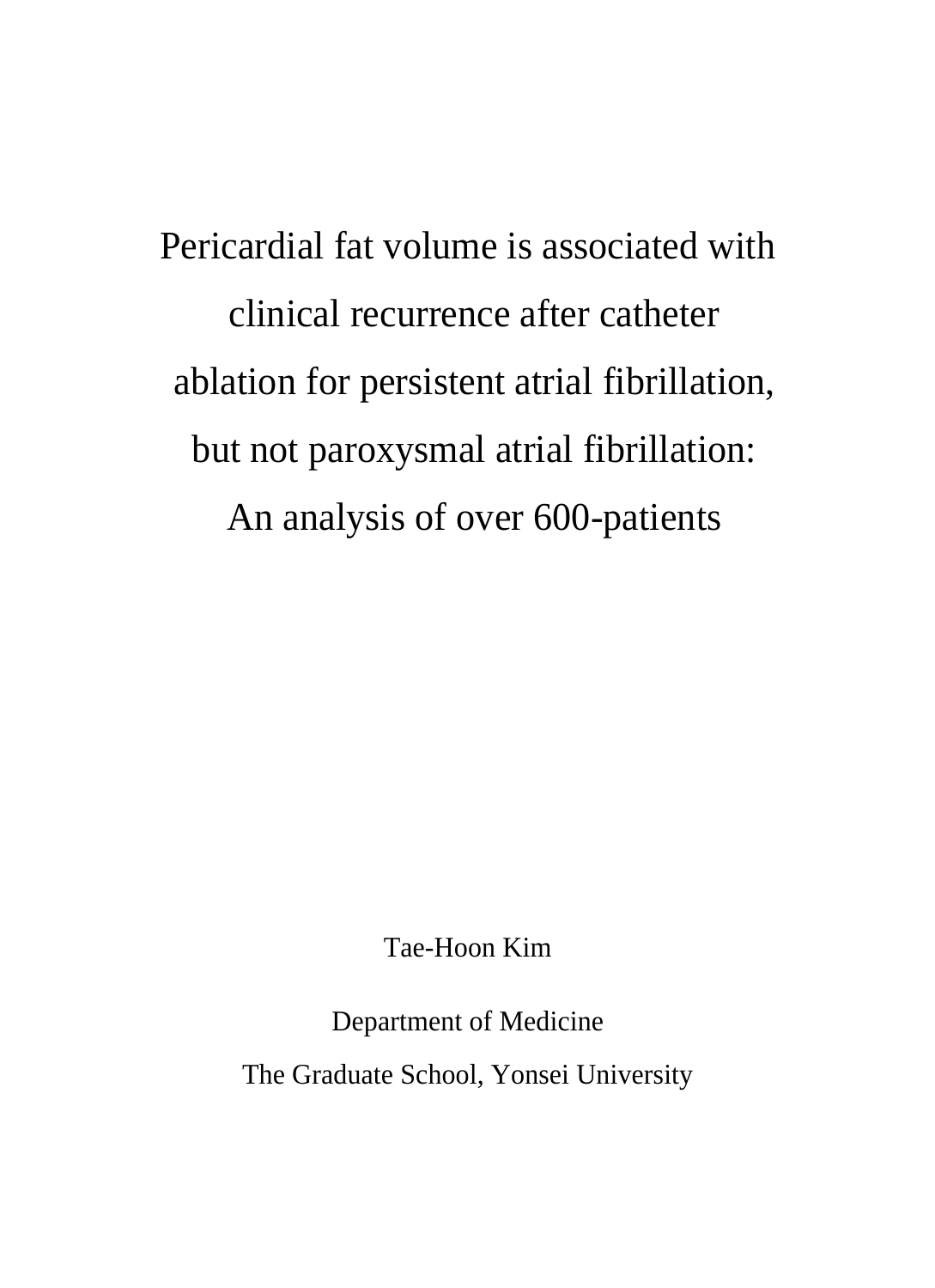Pericardial fat volume is associated with clinical recurrence after catheter ablation for persistent atrial fibrillation, but not paroxysmal atrial fibrillation: An analysis of over 600-patients

Directed by Professor Hui-Nam Pak

The Master's Thesis submitted to the Department of Medicine, the Graduate School of Yonsei University in partial fulfillment of the requirements for the degree of Master of Medicine

Tae-Hoon Kim

June 2014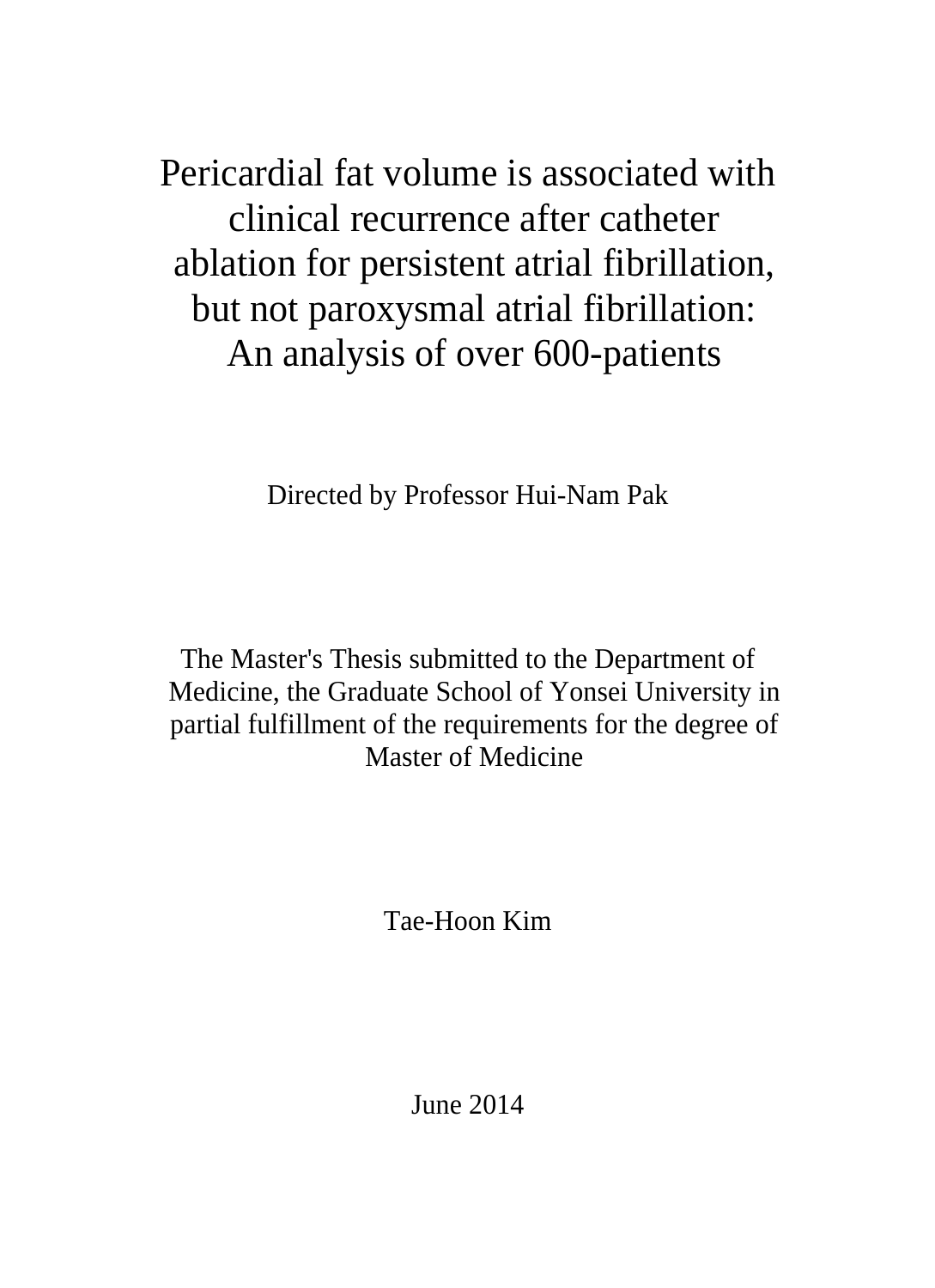# This certifies that the Master's Thesis of Tae-Hoon Kim is approved.

That left

------------------------------------ Thesis Supervisor : Hui-Nam Pak



------------------------------------ Thesis Committee Member#1 : Boyoung Joung

Zonza

------------------------------------ Thesis Committee Member#2 : Hyuk-Jae Chang

> The Graduate School Yonsei University

> > June 2014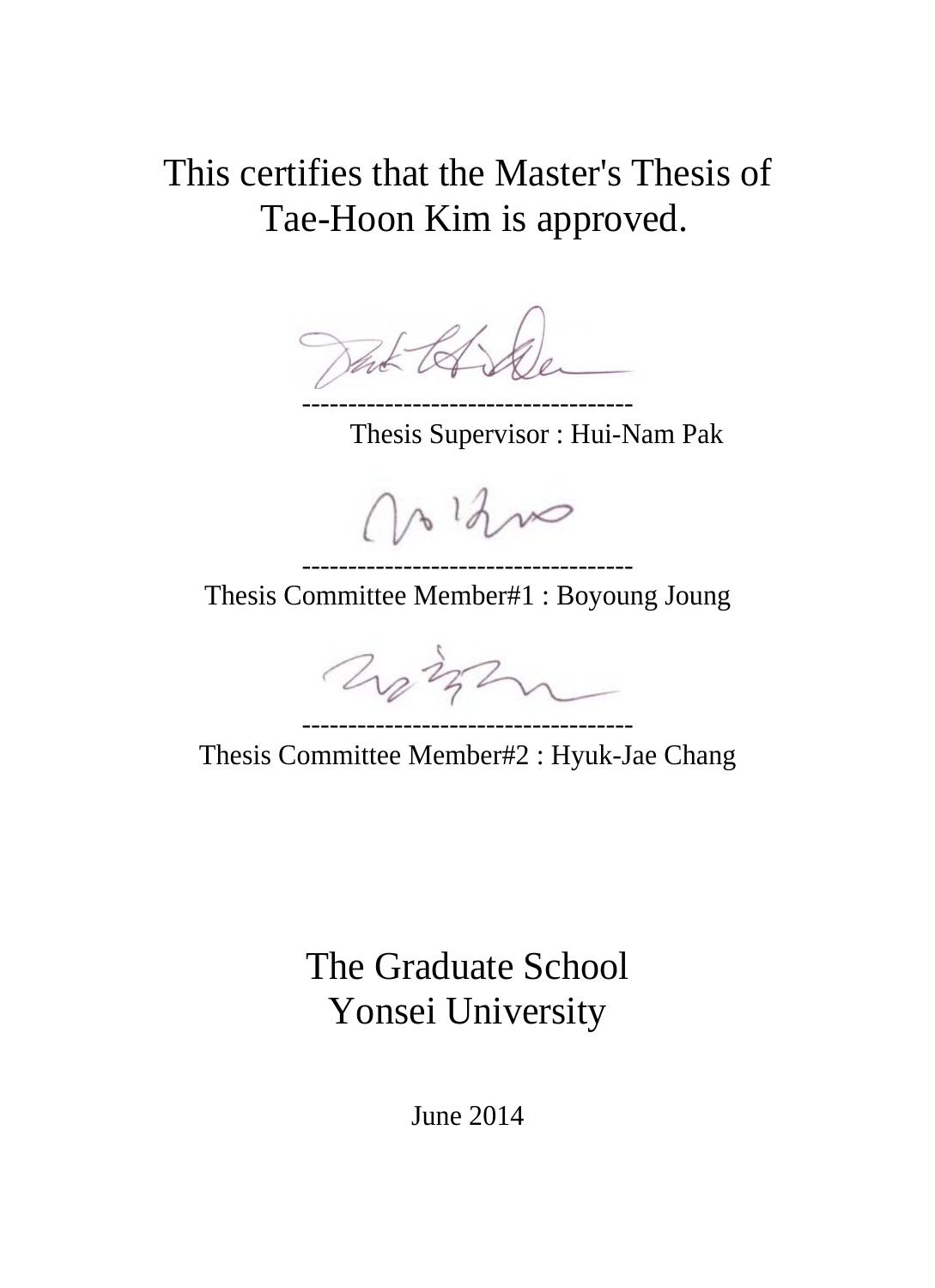### ACKNOWLEDGEMENTS

I would especially like to thank Prof. Dr. Hui-Nam Pak for his persistent support and inspiration. Also, I learned more analysis and theoretical statistics than I thought I could ever understand. His advice and support will always be treasured and never forgotten. Sincere gratitude goes out to my reviewers, Prof. Dr. Boyoung Joung and Prof. Dr. Hyuk-Jae Chang who had the patience and fortitude to read my thesis and provided constructive criticism. Their guidance not only improved my dissertation but also will benefit my future work. In addition, I equally thanks to my family for their love, sacrifice and encouragements.

Tae-Hoon Kim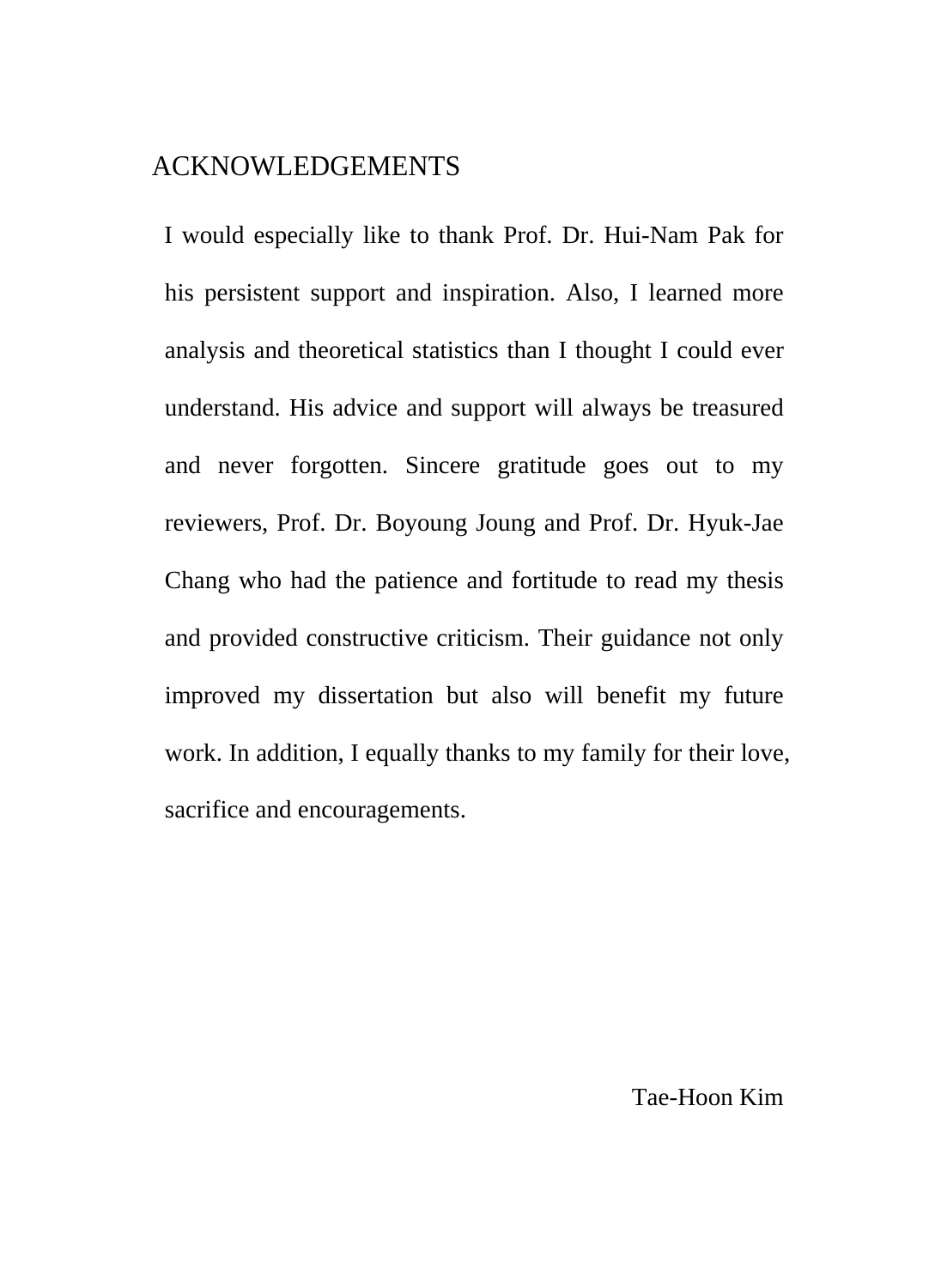## <TABLE OF CONTENTS>

| 3. Electrophysiologic mapping and radiofrequency catheter                                                                                           |
|-----------------------------------------------------------------------------------------------------------------------------------------------------|
| ablation $\cdots$ $\cdots$ $\cdots$ $\cdots$ $\cdots$ $\cdots$ $\cdots$ $\cdots$ $\cdots$ $\cdots$ $\cdots$ $\cdots$ $\cdots$ $\cdots$ $\cdots$     |
|                                                                                                                                                     |
|                                                                                                                                                     |
| III. RESULTS $\cdots$ $\cdots$ $\cdots$ $\cdots$ $\cdots$ $\cdots$ $\cdots$ $\cdots$ $\cdots$ $\cdots$ $\cdots$ $\cdots$ $\cdots$ $\cdots$ $\cdots$ |
| 1. High PFV in elderly male patients with high $BMI \cdots \cdots 8$                                                                                |
| 2. High PFV and PeAF are predictors for poor clinical                                                                                               |
|                                                                                                                                                     |
| 3. PFV is an independently associated with AF recurrence                                                                                            |
|                                                                                                                                                     |
| IV. DISCUSSION $\cdots$ $\cdots$ $\cdots$ $\cdots$ $\cdots$ $\cdots$ $\cdots$ $\cdots$ $\cdots$ $\cdots$ $\cdots$ $\cdots$ $\cdots$                 |
| 1. Potential roles of pericardial fat in the pathogenesis of                                                                                        |
|                                                                                                                                                     |
| 2. Clinical implication of PFV in AF catheter ablation $\cdots$ 16                                                                                  |
| 3. Study limitations …………………………………………… 17                                                                                                           |
| V. CONCLUSION $\cdots$                                                                                                                              |
|                                                                                                                                                     |
|                                                                                                                                                     |
|                                                                                                                                                     |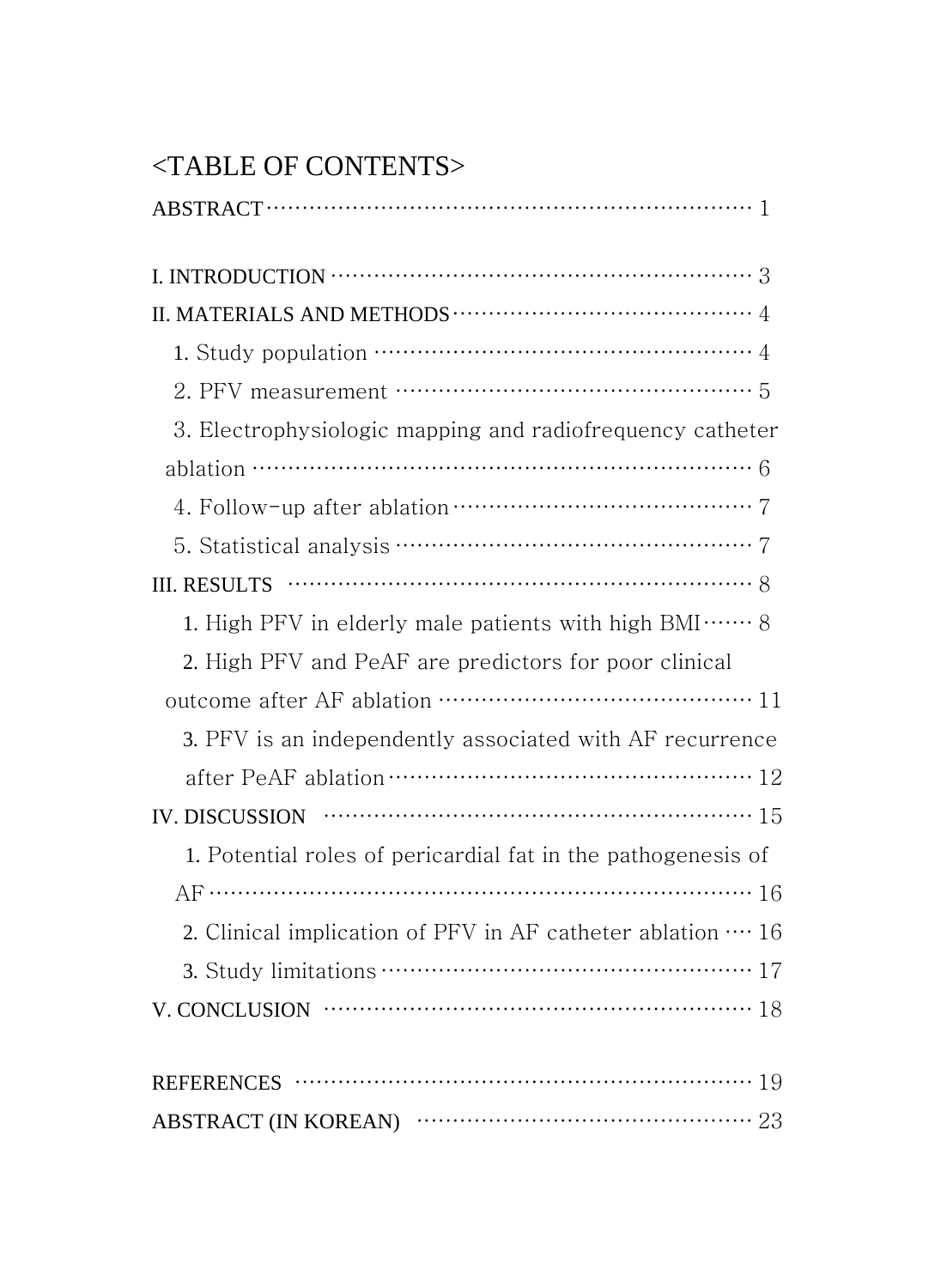### LIST OF FIGURES

| Figure 1. A. Measurement of PFV by 3D CT. PFV was measured on             |
|---------------------------------------------------------------------------|
| axial (left upper panel), sagittal (right upper panel), and coronal (left |
| lower panel) CT images by semi-automatic segmentation, and                |
| quantified using 3-D reconstructed images with automatic interpolation    |
| (right lower panel) via computer software. B. Kaplan-Meier analysis for   |
|                                                                           |
| Figure 2. Comparison of PFV between patients with PeAF and $PAF \cdot 13$ |
| Figure 3. Kaplan-Meier analyses for AF-free survival after the catheter   |
|                                                                           |

## LIST OF TABLES

Table 1. Comparison of AF patients according to clinical recurrence

| Table 2. Linear regression analysis for clinical variables predictive of |
|--------------------------------------------------------------------------|
|                                                                          |
| Table 3. Univariate and multivariate Cox regression analysis for the     |
|                                                                          |
| Table 4. Cox regression analysis for the clinical recurrence according   |
|                                                                          |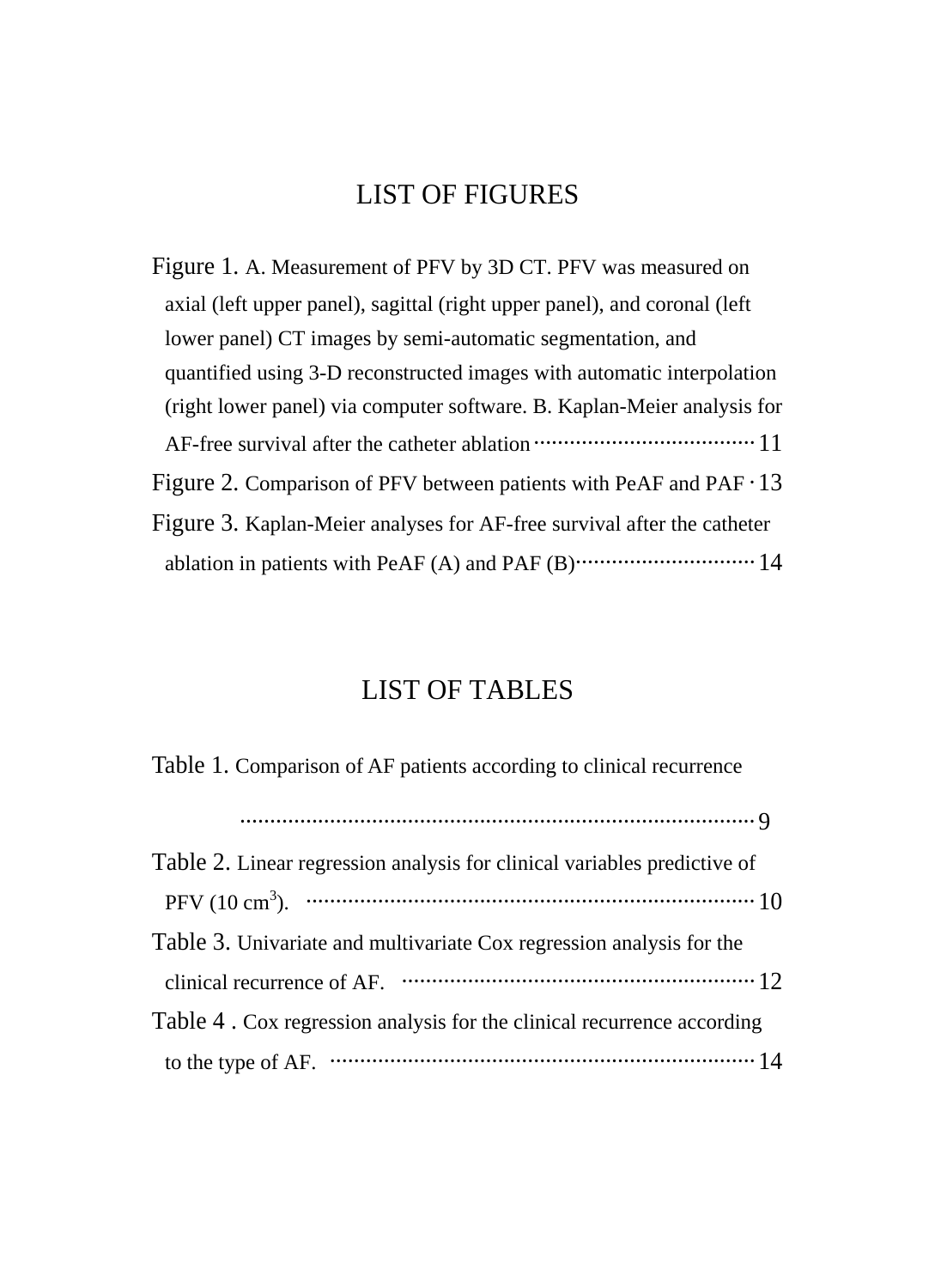#### **ABSTRACT**

#### **Pericardial fat volume is associated with clinical recurrence after catheter ablation for persistent atrial fibrillation, but not paroxysmal atrial fibrillation: An analysis of over 600-patients**

Tae-Hoon Kim

*Department of Medicine The Graduate School, Yonsei University* 

(Directed by Professor Hui-Nam Pak)

**Background:** Although pericardial fat volume (PFV) has been suggested to be associated with atrial fibrillation (AF), only a few studies have reported the association between pericardial fat and clinical outcome after radiofrequency catheter ablation (RFCA). The purpose of this study was to explore the factors associated with PFV and the prognostic significance of PFV after catheter ablation for AF, depending on the types of AF.

**Methods:** We included 665 patients (76.7% male, 57.3±11.1 years of age, 67.7% with paroxysmal AF [PAF] and 32.3% with persistent AF [PeAF]) who underwent RFCA for AF, and compared PFV with clinical variables. The factors associated with clinical recurrence of AF were evaluated.

**Results:** 1. On linear regression analysis, PFV (10cm<sup>3</sup>) was independently correlated with male gender (B=2.38, 95% CI 1.65-3.12,  $p<0.001$ ), body mass index (B=0.59, 95% CI 0.48~0.69, p<0.001), and age (B=0.07, 95% CI 0.04~0.10, p<0.001). 2. During the  $19.3\pm8.5$  month follow-up period, the clinical recurrence rate was 26.5%. PFV (HR 1.06; 95% CI 1.02~1.10, p=0.004)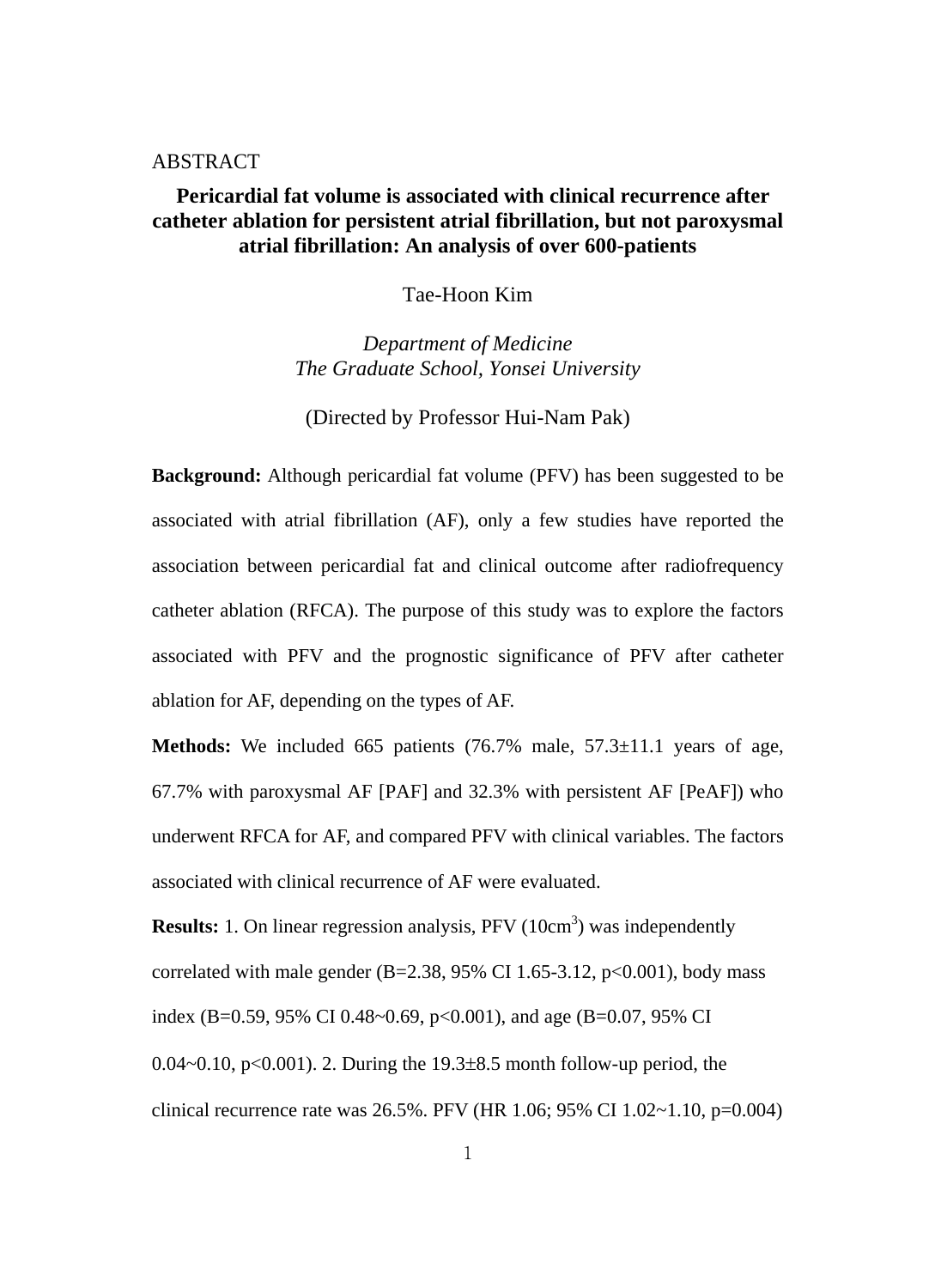and PeAF (HR 1.86;  $95\%$ CI 1.31~ 2.62, p<0.001) were independent predictors of clinical recurrence after RFCA. 3. PFV was significantly greater in PeAF patients with recurrence compared to those without  $(p=0.001)$ , but, not in the PAF group  $(p=0.212)$ . 4. PFV was independently associated with post-ablation recurrence only in PeAF (HR 1.10; 95%CI 1.05~1.16, p<0.001).

**Conclusions:** PFV was independently associated with male gender, high body mass index, and old age, and a significant predictor for clinical recurrence of AF after catheter ablation for PeAF.

----------------------------------------------------------------------------------------

Key words : *atrial fibrillation, pericardial fat, recurrence, catheter ablation*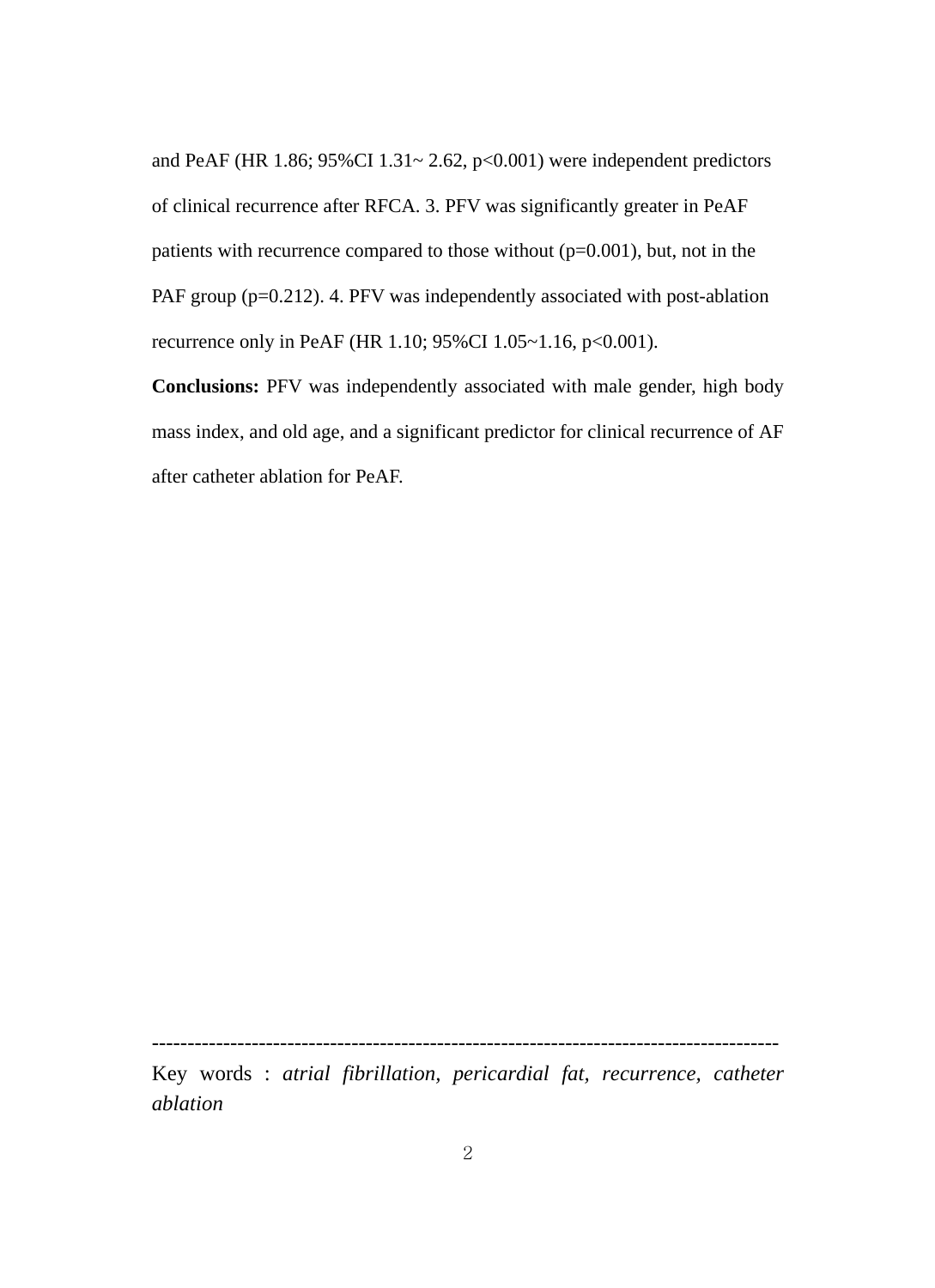# **High pericardial fat volume is associated with clinical recurrence after catheter ablation for persistent atrial fibrillation, but not paroxysmal atrial fibrillation: An analysis of over 600-patients**

Tae-Hoon Kim

*Department of Medicine The Graduate School, Yonsei University* 

(Directed by Professor Hui-Nam Pak)

#### **I. INTRODUCTION**

 Atrial fibrillation (AF) is associated with obesity, metabolic syndrome, and inflammation.<sup>1-4</sup> Moreover, central obesity and visceral fat deposits other than systemic adiposity are stronger correlates of cardiovascular and metabolic risk factors.<sup>[5,6](#page-24-0)</sup> Recently, several studies have demonstrated associations between pericardial fat and the presence of AF, severity of AF, and LA remodeling.<sup>7-10</sup> So far, however, only few studies with relatively small sample sizes have explored the association between pericardial fat and clinical outcome after radiofrequency catheter ablation (RFCA) for  $AF<sub>11</sub><sup>9,11</sup>$  but these results have not considered the types of AF. Since pericardial fat tissue is contiguous with the heart and has a shared blood supply with the myocardium and coronary arteries, local paracrine and inflammatory effects via secretion of inflammatory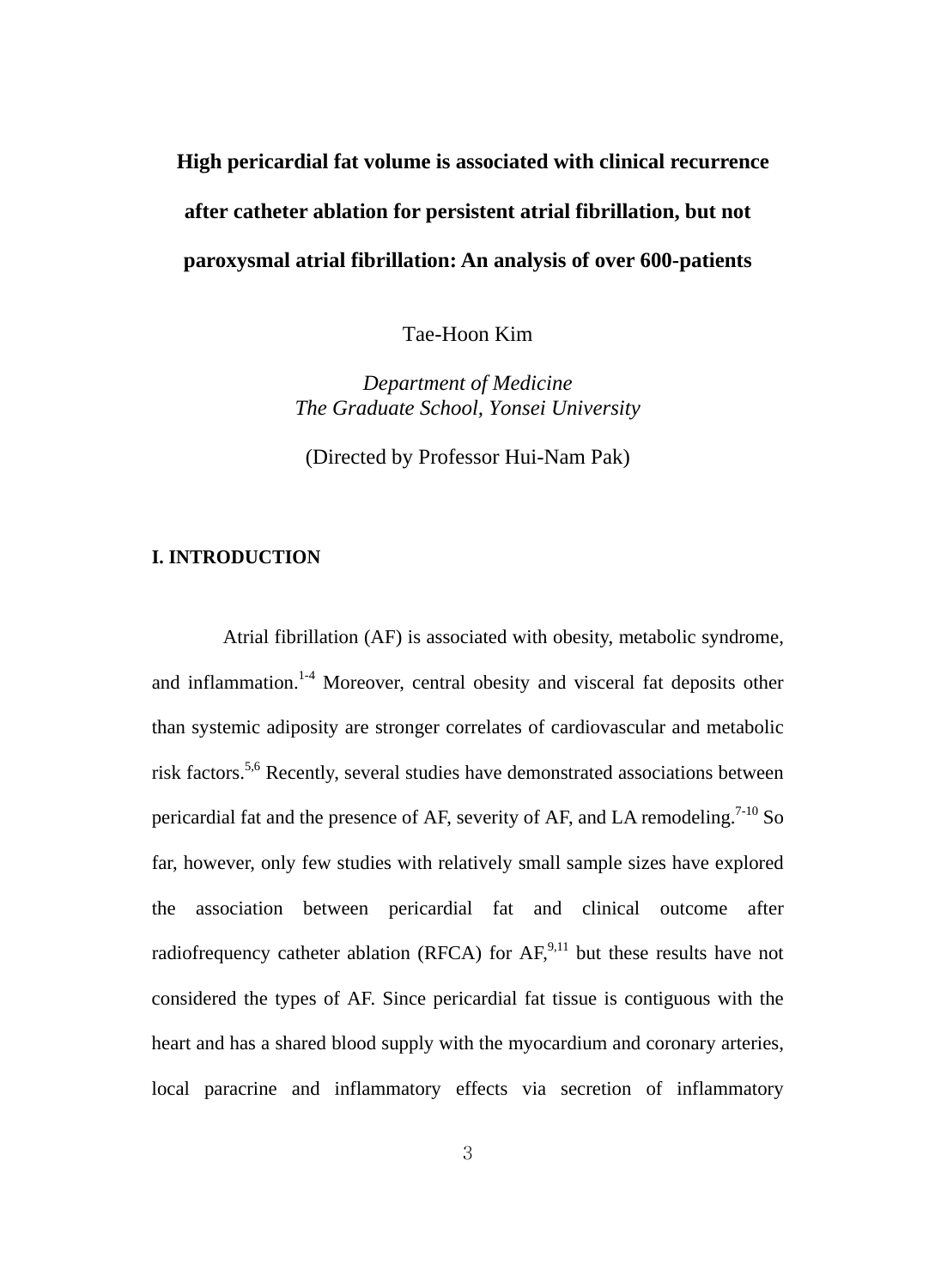adipokines are assumed to play critical roles in the pathogenesis of  $AF^{12,13}$  So, most studies have indicated that inflammation could be the major mechanism of pericardial fat responsible for AF. However, multiple mechanisms contribute to the pathophysiology of AF, and the inflammation and metabolic risk factors play some role with varied degrees depending on the types of  $AF^{14,15}$  $AF^{14,15}$  $AF^{14,15}$  Therefore, we hypothesized that pericardial fat volume (PFV) may affect clinical outcome after RFCA of AF mainly via inflammatory process and may have the difference in clinical recurrence according to the types of AF. The purpose of this study was : 1) to explore PFV associated clinical factors, 2) to characterize the predictive value of PFV with clinical outcome after catheter ablation for AF, and 3) to investigate the different effects of PFV in patients with paroxysmal AF (PAF) and persistent AF (PeAF).

#### **II. MATERIALS AND METHODS**

#### *Study population*

The study protocol adhered to the principles of the Declaration of Helsinki and was approved by the Institutional Review Board at the Yonsei University Health System. All patients provided written informed consent for inclusion in the Yonsei AF Ablation Cohort Database. This study included 665 consecutive patients with AF (76.7% male,  $57.3 \pm 11.1$  years old) who underwent RFCA. Among them, 450 (67.7%) patients had PAF and 215 (32.3%) had PeAF. The study's exclusion criteria were as follows: 1) permanent AF refractory to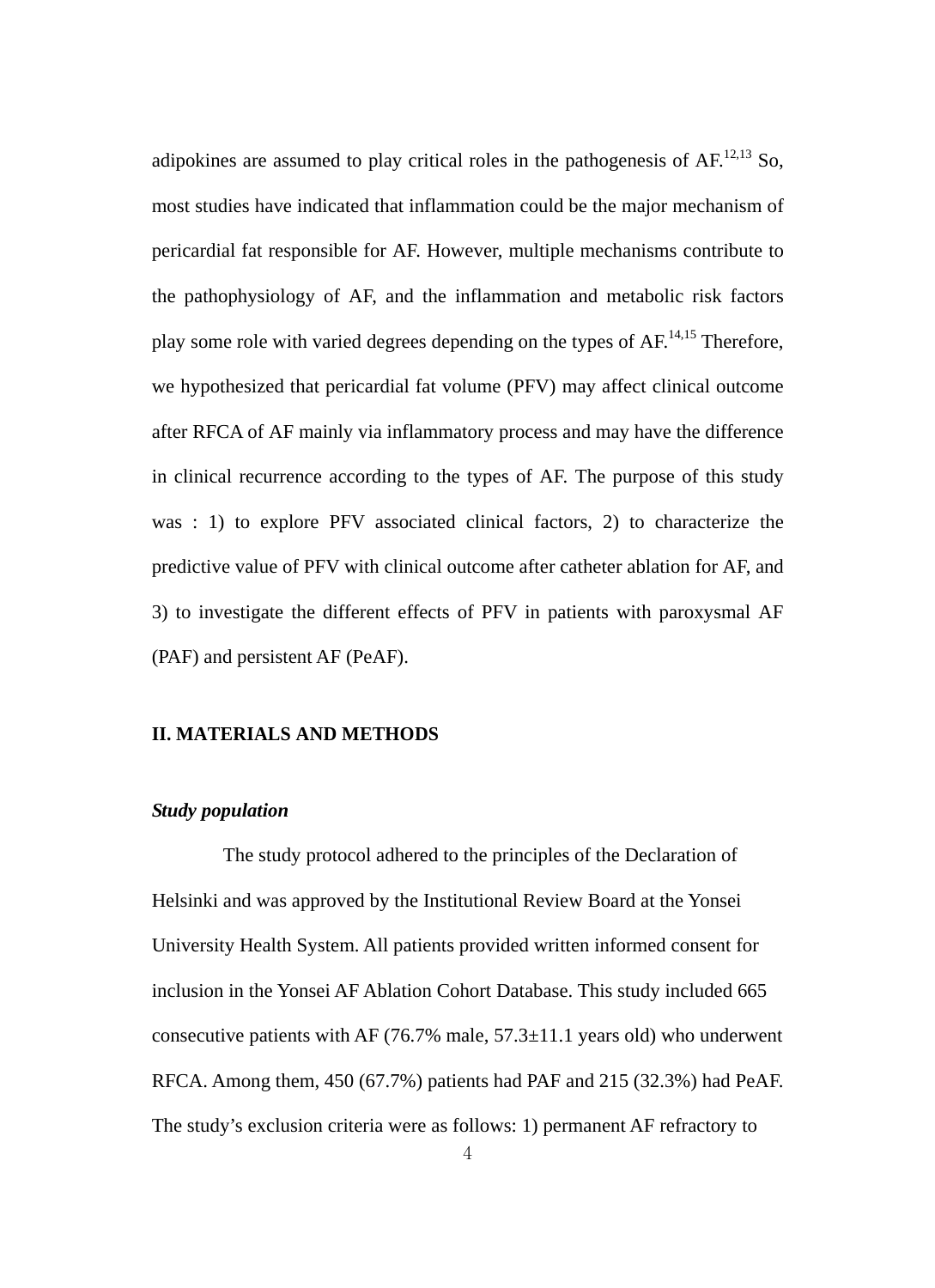electrical cardioversion, 2) AF with valvular disease  $\geq$  grade 2, 3) associated structural heart disease other than left ventricular hypertrophy, 4) history of prior RFCA or cardiac surgery, and 5) the patients whose 3D-cardiac CT image were not acceptable for PFV analysis. Before the ablation, the absence of a left atrial (LA) thrombus was confirmed by transesophageal echocardiography. To define the anatomy of pulmonary vein (PV) and left atirium (LA), 3D-cardiac CT images were acquired in all patients. All antiarrhythmic drugs were discontinued for a minimum period of five half-lives and amiodarone was stopped at least 4 weeks before the procedure.

#### *PFV measurement*

CT scans were performed within a week before RFCA (64 Channel, Light Speed Volume CT, Philips, Brilliance 63, Netherlands). Pericardial fat was defined as the adipose tissue within the pericardial sac, and the CT attenuation threshold for fat detection was between -190 and -30 Hounsfield Units (HU) as used in previous studies.<sup>[7](#page-24-0),[8](#page-24-0)</sup> Two independent investigators who were blinded to the patients' clinical information quantified pericardial fat using computer software (ITK-SNAP, [Penn Image Computing and Science](http://picsl.upenn.edu/)  [Laboratory \(PICSL\),](http://picsl.upenn.edu/) University of Pennsylvania, USA).<sup>16</sup> First, axial CT images (0.5 to 0.75 mm slice thickness) from the superior border of the pulmonary trunk bifurcation through the apex of the left ventricle inferiorly were obtained. Next, the investigator placed the 10 to 15 control points on the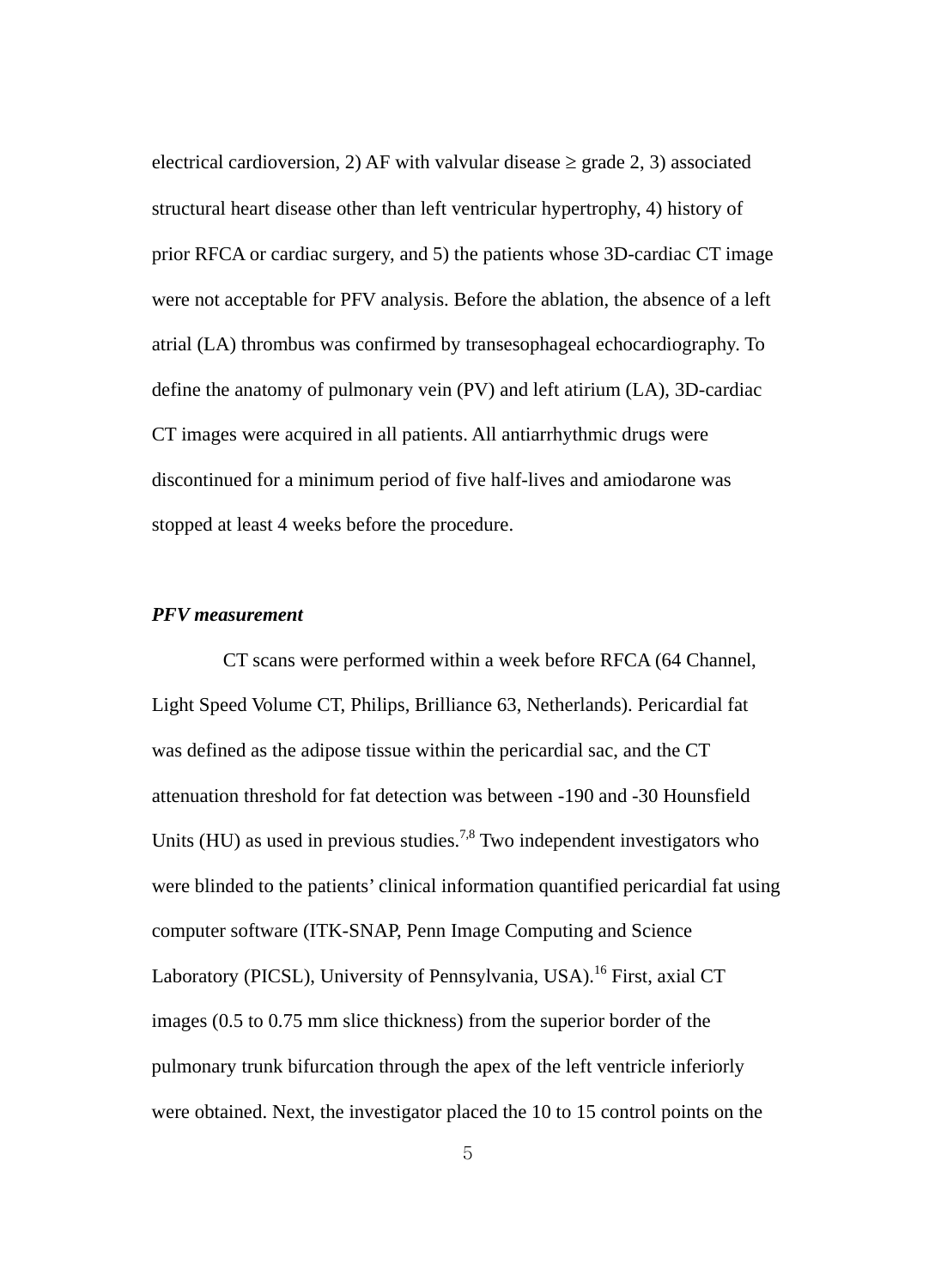pericardium in every [10](#page-24-0) mm transverse view.<sup>10,17</sup> Then, from these control points, a 3D active tool was initiated to achieve automatically generated contouring of the pericardial margin along the pericardial fat voxels. After this semiautomatic segmentation, the pericardial fat volume was automatically interpolated. Additionally, a manual adjustment was performed using a paintbrush tool, if deemed appropriate (Figure 1A). The correlation coefficients for inter-observer and intra-observer reliability were 0.96 and 0.97, respectively  $(p<0.001)$ .

#### *Electrophysiologic mapping and radiofrequency catheter ablation*

Details regarding electrophysiologic mapping and RFCA technique and strategy were as described in previous studies.<sup>[18,19](#page-25-0)</sup> In brief, we used an open irrigated-tip catheter (Celsius, Johnson & Johnson Inc.; Diamond Bar, CA, USA; Coolflex, St. Jude Medical Inc., Minnetonka, MN, USA; 30~35 W; 47°C) to deliver RF energy for ablation. All patients initially underwent circumferential pulmonary vein isolation (CPVI) and bi-directional block of the cavo-tricuspid isthmus. For the patients with PeAF, we added a roof line, posterior inferior line, and anterior line  $20$  as the standard lesion set. The operator could opt to perform additional ablations in the superior vena cava or non-PV foci, or conduct complex fractionated electrograms  $21$  at his discretion. The procedure was complete when there was no immediate recurrence of AF after cardioversion with isoproterenol infusion (5μg/min). If there were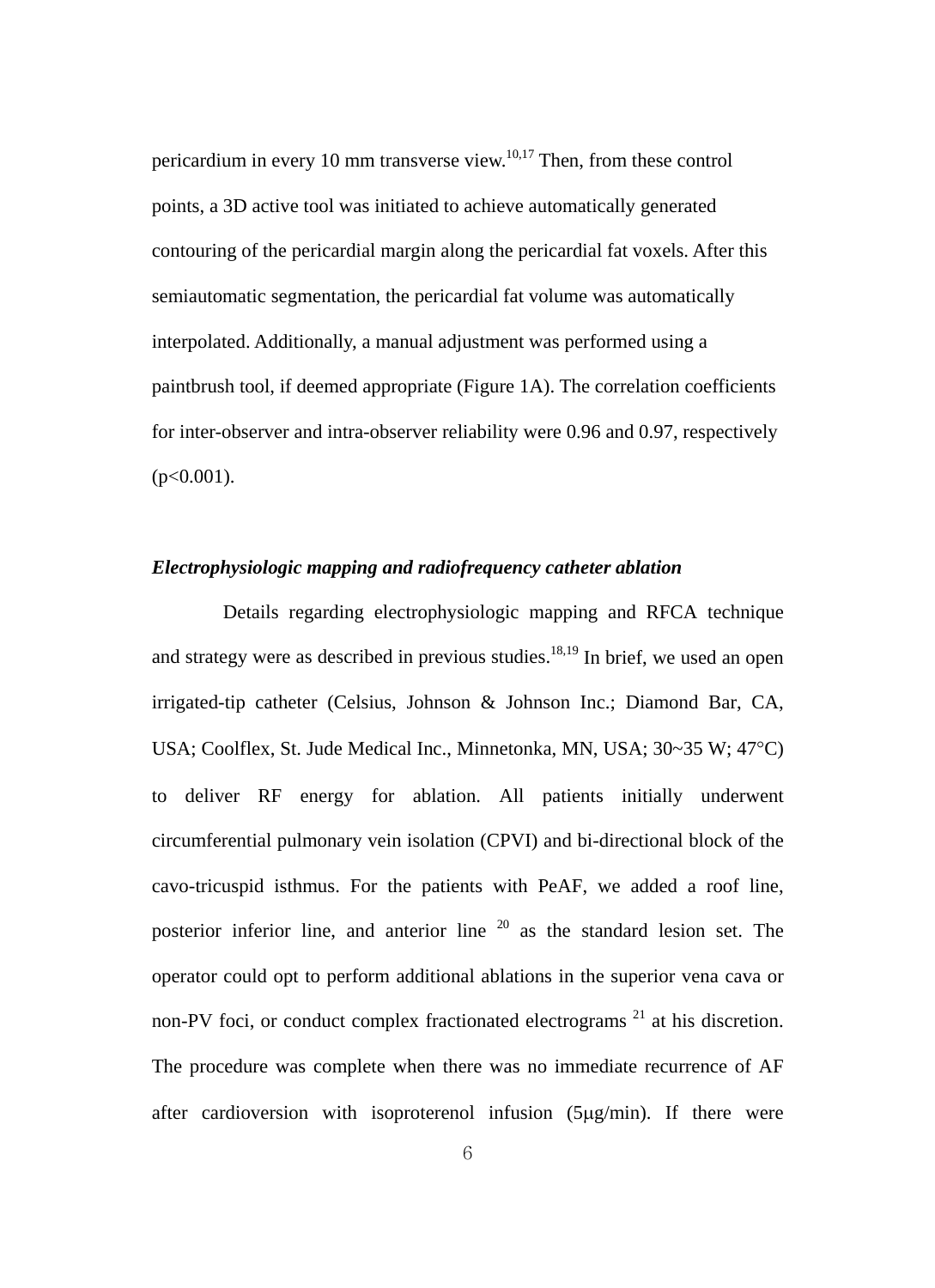mappable AF triggers or atrial premature beats, we carefully mapped and ablated those non-PV foci as much as possible. All RFCA procedures were conducted according to the above specific protocol by 2 operators with over 10 years of experience.

#### *Follow-up after ablation*

All patients were followed with anti-arrhythmic drugs discontinued after RFCA. Patients were asked to attend scheduled outpatient follow-up appointments 1, 3, 6, 9, and 12 months after RFCA and every 6 months thereafter. An electrocardiogram (ECG) was obtained at every visit and additional ECGs were performed when patients' symptoms were suggestive of AF. A 24- to 48-hour Holter ECG monitor or an event recorder was worn at 3, 6, 12, 18, and 24 months at a minimum according to the 2012 HRS/EHRA/ECAS Expert Consensus Statement guidelines.<sup>22</sup> Additionally, whenever patients reported symptoms of palpitations, Holter monitor or event monitor recordings were obtained and evaluated for possible recurrence of the arrhythmia. We defined recurrence of AF as any episode of AF or atrial tachycardia lasting longer than 30 sec. Any ECG documentation of AF recurrence after 3 months was diagnosed as clinical recurrence.

#### *Statistical analysis*

Statistical analysis was performed using SPSS (Statistical Package for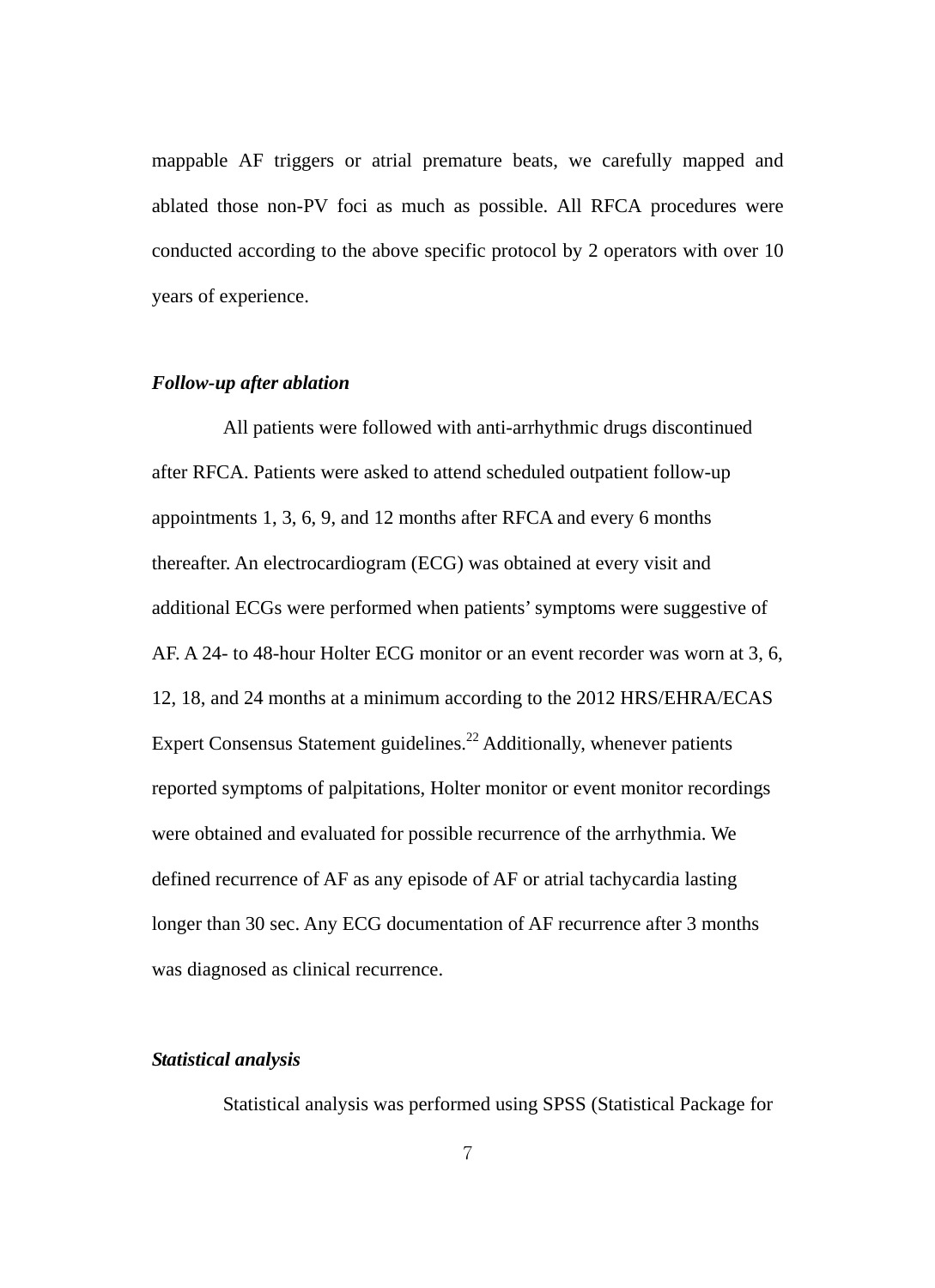Social Sciences, Chicago, IL, USA) software for Windows (version 20.0). Continuous variables were expressed as the mean  $\pm$  standard deviation (SD) and compared by student's *t*-tests and ANOVAs. Categorical variables were reported as frequencies (percentage) and compared by chi-square tests or Fisher's exact tests. Multivariate linear regression analysis was used to identify predictors of PFV. Kaplan-Meier analysis with Log-rank test was used to calculate AF recurrence free survival over time, and to compare recurrence rates across groups. Multivariate Cox regression analysis was used to assess the independent predictors for AF recurrence after RFCA. A p-value  $\leq 0.05$  (two-sided) was considered to be statistically significant.

#### **III. RESULTS**

#### *High PFV in elderly male patients with high BMI*

Table 1 shows baseline characteristics of overall study population and with respect to the presence or absence of clinical recurrence. Table 2 summarizes the linear regression analysis for clinical variables associated with PFV ( $10 \text{cm}^3$ ). Old age (B=0.07, 95% Confidence Interval [CI]  $0.04 \text{~}$ -0.10, p<0.001), male gender (B=2.38, 95% CI 1.65~3.12, p<0.001), and high body mass index (B=0.59, 95% CI 0.48~0.69, p<0.001) were independently associated with PFV in multi-variate linear regression analysis.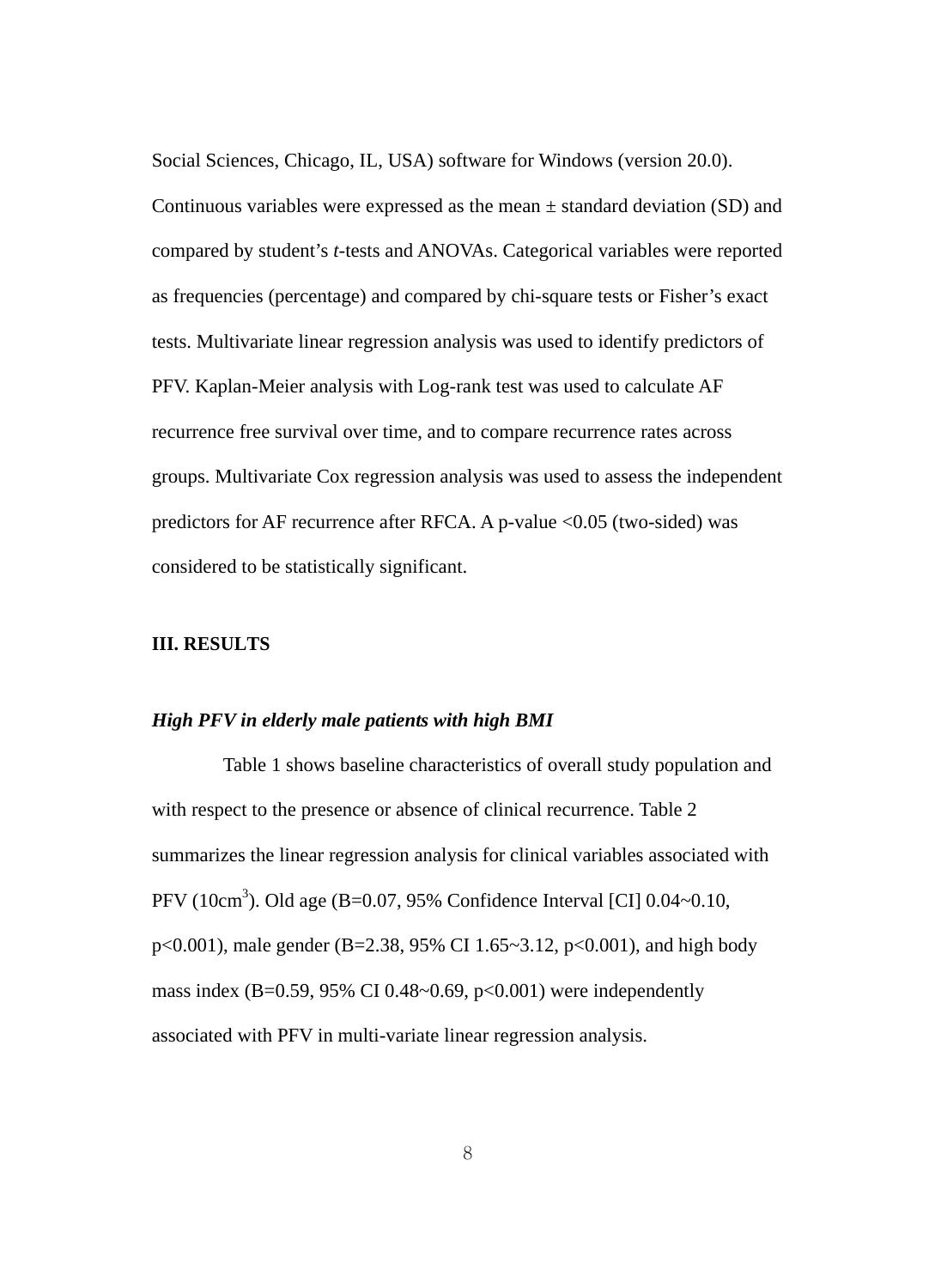|                          | Overall          | Clinical          | No                | $p$ -value |  |
|--------------------------|------------------|-------------------|-------------------|------------|--|
|                          | $(n=665)$        | recurrence        | recurrence        |            |  |
|                          |                  | $(n=176)$         | $(n=489)$         |            |  |
| Male (%)                 | 510 (76.7%)      | 141 (80.1%)       | 369 (75.5%)       | 0.211      |  |
| Age (years)              | $57.3 \pm 11.1$  | $58.1 \pm 10.7$   | $56.9 \pm 11.2$   | 0.233      |  |
| PeAF $(\%)$              | 215 (32.3%)      | 82 (46.6%)        | 133 (27.2%)       | < 0.001    |  |
| $BSA(m^2)$               | $1.81 \pm 0.17$  | $1.82 \pm 0.17$   | $1.81 \pm 0.17$   | 0.462      |  |
| BMI $(kg/m^2)$           | $24.71 \pm 3.05$ | $24.66 \pm 2.91$  | $24.72 \pm 3.10$  | 0.829      |  |
| CHADS <sub>2</sub> score | $0.88{\pm}1.02$  | $0.87 + 0.99$     | $0.88 \pm 1.03$   | 0.929      |  |
| Heart failure (%)        | 22 (3.3%)        | 4(2.3%)           | 18 (3.7%)         | 0.370      |  |
| Hypertension (%)         | 309 (46.5%)      | 79 (44.9%)        | 230 (47.0%)       | 0.624      |  |
| Age $>75$ yrs $(\% )$    | 25 (3.8%)        | $6(3.4\%)$        | 19 (3.9%)         | 0.776      |  |
| Diabetes (%)             | 87 (13.1%)       | 25 (14.2%)        | 62 (12.7%)        | 0.607      |  |
| Stroke/TIA (%)           | 70 (10.5%)       | 20 (11.4%)        | 50 (10.2%)        | 0.673      |  |
| LA diameter (mm)         | $41.53 \pm 6.24$ | $42.42 \pm 6.39$  | $41.21 \pm 6.16$  | 0.027      |  |
| LAVI $(ml/m^2)$          | 34.72±12.27      | $36.70 \pm 12.48$ | $34.01 \pm 12.12$ | 0.015      |  |
| LVEDD(mm)                | 49.79±4.29       | 49.58±3.85        | 49.87±4.44        | 0.452      |  |
| LVEF(%)                  | $63.29 \pm 8.33$ | $63.06 \pm 7.17$  | $63.38 + 8.72$    | 0.664      |  |
| LVMI $(g/m^2)$           | 94.10±21.58      | 94.73±24.26       | 93.88±20.61       | 0.694      |  |
| $PFV$ (cm <sup>3</sup> ) | 103.08±44.44     | 113.19±48.11      | 99.44±42.51       | < 0.001    |  |
| Early recurrence         | 205 (30.8%)      | 97 (55.1%)        | $108(22.1\%)$     | < 0.001    |  |

**Table 1.** Comparison of AF patients according to clinical recurrence.

Values are expressed in n (%) or mean±SD.

AF: atrial fibrillation, PeAF: persistent atrial fibrillation, BSA: body surface area, BMI: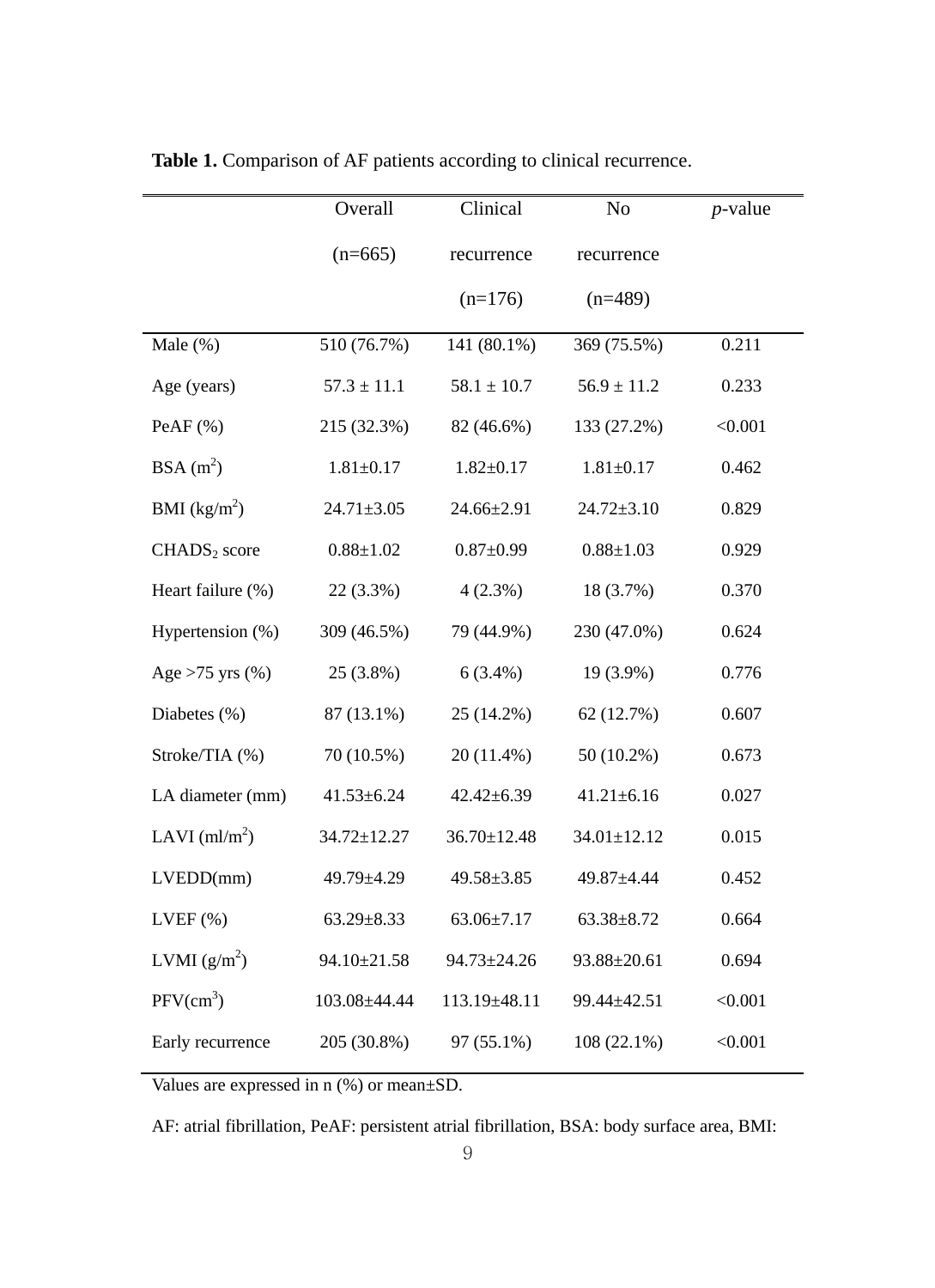body mass index, TIA: transient ischemic attack, AAD: anti arrhythmic drug, LA: left atrium, LAVI : LA volume index, LV: left ventricle, LVEDD: LV end diastolic dimension, LVEF: LV ejection fraction, LVMI: LV mass index, PFV: pericardial fat volume.

|                           | Univariate analysis   |         | Multivariate analysis |         |  |
|---------------------------|-----------------------|---------|-----------------------|---------|--|
|                           |                       |         |                       |         |  |
| PFV (10 cm <sup>3</sup> ) | B (95% CI)            | p-value | B (95% CI)            | p-value |  |
|                           |                       |         |                       |         |  |
| Male                      | $2.36(1.58 - 3.14)$   | < 0.001 | $2.38(1.65 - 3.12)$   | < 0.001 |  |
|                           |                       |         |                       |         |  |
| Age                       | $0.04(0.01-0.07)$     | 0.006   | $0.07(0.04-0.10)$     | < 0.001 |  |
|                           |                       |         |                       |         |  |
| PeAF                      | $0.75(0.02 - 1.47)$   | 0.043   | $0.13(-0.52-0.78)$    | 0.694   |  |
| BMI, $\text{kg/m}^2$      | $0.58(0.48-0.68)$     | < 0.001 | $0.59(0.48-0.69)$     | < 0.001 |  |
|                           |                       |         |                       |         |  |
| Hypertension              | $0.95(0.28-1.62)$     | 0.005   | $0.01 (-0.65 - 0.67)$ | 0.971   |  |
|                           |                       |         |                       |         |  |
| <b>Diabetes</b>           | $1.35(0.36 - 2.34)$   | 0.008   | $0.17(-0.77-1.12)$    | 0.719   |  |
|                           |                       |         |                       |         |  |
| $LVEDD$ (mm)              | $0.12(0.04-0.19)$     | 0.004   | $0.00 (-0.78 - 0.70)$ | 0.911   |  |
| LA volume                 | $0.01 (-0.02 - 0.04)$ | 0.399   |                       |         |  |
|                           |                       |         |                       |         |  |
| index $(ml/m2)$           |                       |         |                       |         |  |

**Table 2**. Linear regression analysis for clinical variables predictive of PFV (10  $\text{cm}^3$ ).

PFV: pericardial fat volume, PeAF : persistent atrial fibrillation, BMI: body mass index, LV: left ventricle, LVEDD: LV end diastolic dimension, LA: left atrium, LAVI : LA volume index.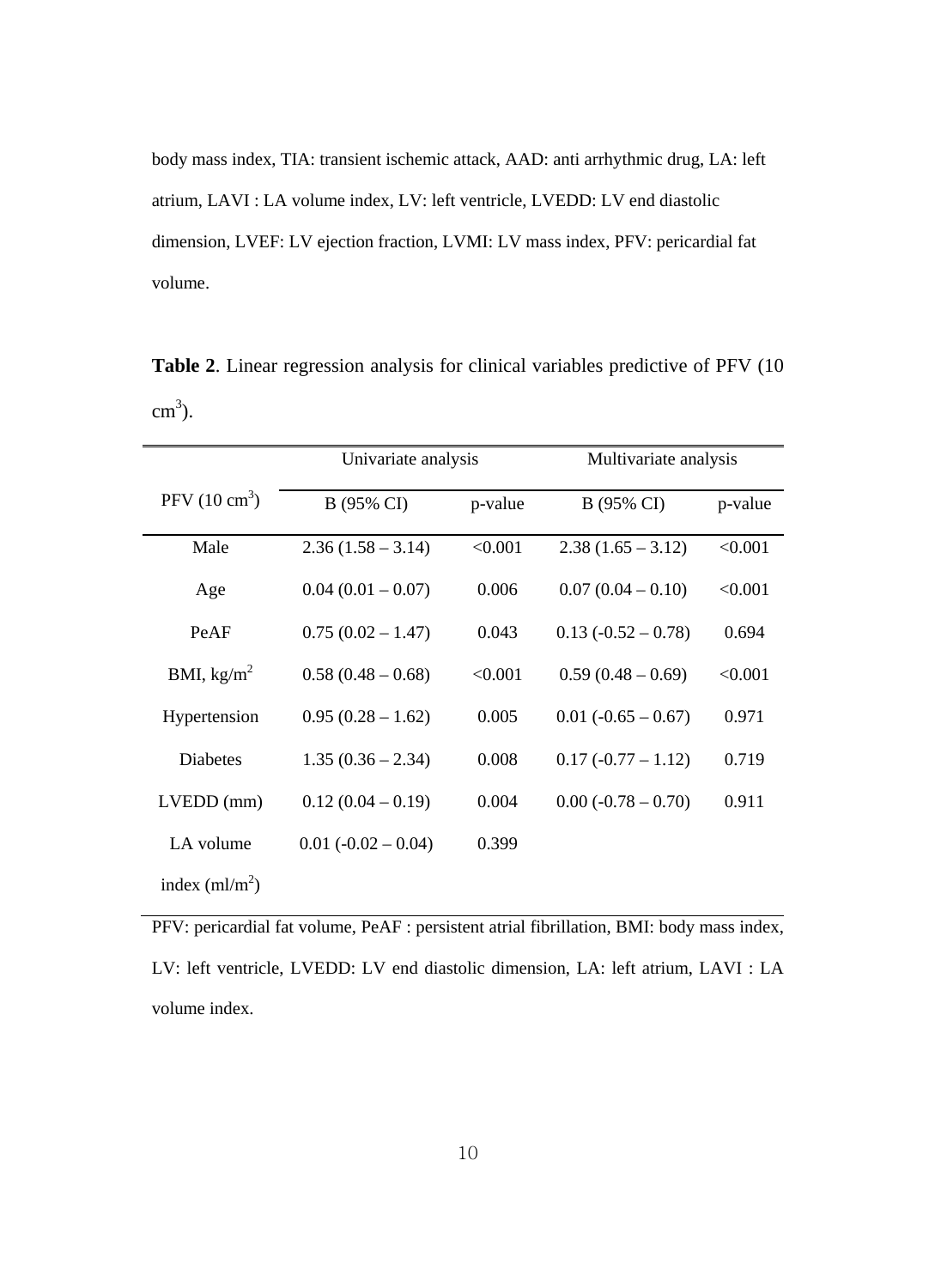## *High PFV and PeAF are predictors for poor clinical outcome after AF ablation*

During the mean follow-up period of 19.3±8.5 months, 176 participants out of 665 patients (26.5%) experienced clinical recurrence of AF. Patients with clinical recurrence were more likely to have PeAF  $(p<0.001)$ , greater LA diameter ( $p=0.027$ ), LA volume index ( $p=0.015$ ), or PFV ( $p<0.001$ ), and a higher early recurrence rate  $(p<0.001)$  than those who remained in sinus rhythm (n=489, Table 1). The Kaplan-Meier analysis of tertiles of PFV showed a significantly higher clinical recurrence rate in the highest tertile PFV group compared with the other groups (Log-rank test  $p=0.006$ , Figure 1B). On the multi-variate Cox regression analysis, PeAF (HR 1.86; 95% CI 1.31~2.62,  $p<0.001$ ) and PFV (10cm<sup>3</sup>, HR 1.06; 95% CI 1.02~1.10, p=0.004) and were independently associated with clinical recurrence of AF after catheter ablation (Table 3).



**Figure 1.** A. Measurement of PFV by 3D CT. PFV was measured on axial (left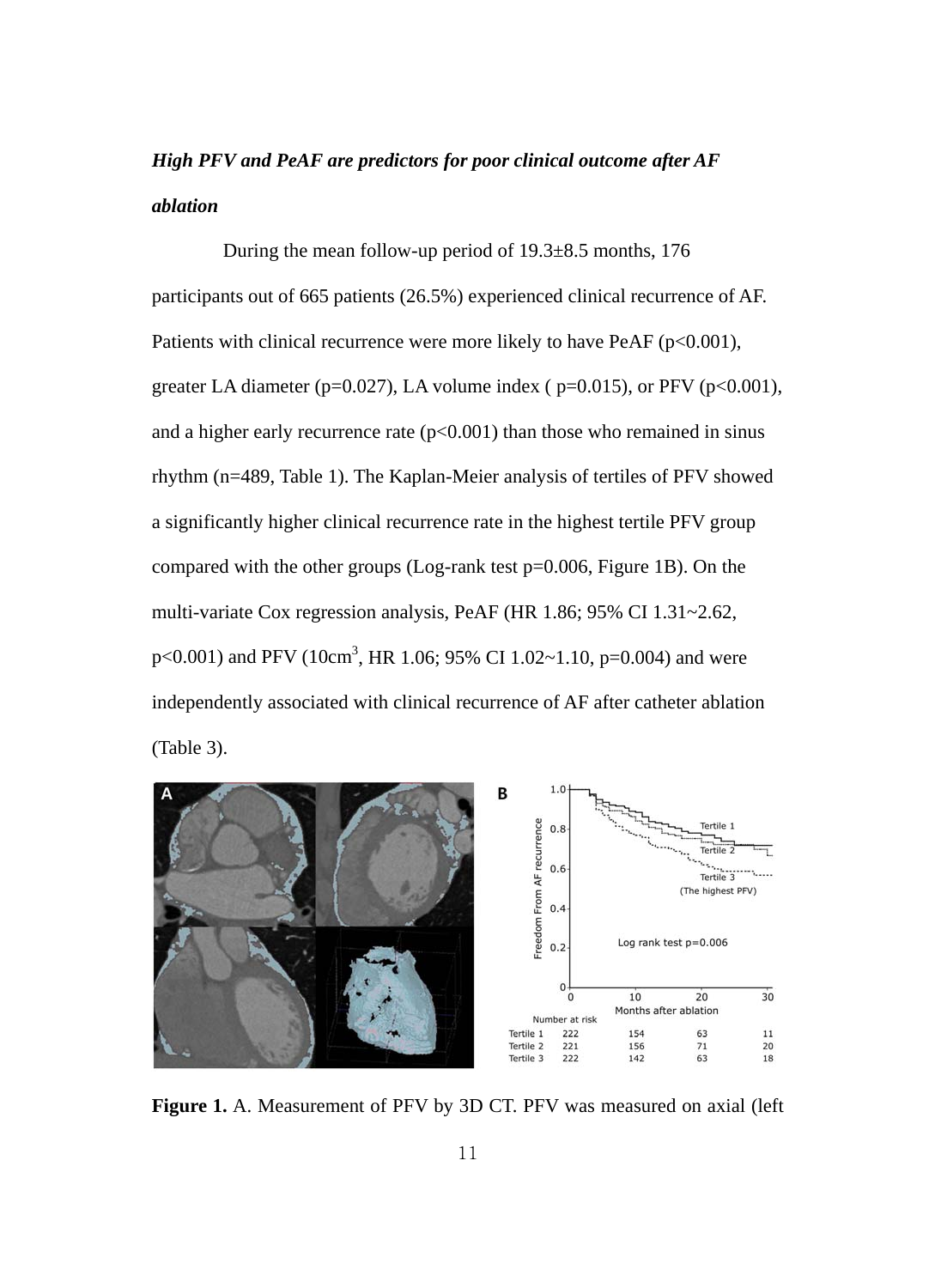upper panel), sagittal (right upper panel), and coronal (left lower panel) CT images by semi-automatic segmentation, and quantified using 3-D reconstructed images with automatic interpolation (right lower panel) via computer software. B. Kaplan-Meier analysis for AF-free survival after the catheter ablation.

|                           | Univariate analysis    |         | Multivariate Model*                                           |  |
|---------------------------|------------------------|---------|---------------------------------------------------------------|--|
|                           |                        |         |                                                               |  |
| Total AF population       | HR $(95\% \text{ CI})$ | p-value | HR $(95\% \text{ CI})$ p-value                                |  |
| Male                      | $1.26(0.87 - 1.82)$    | 0.223   |                                                               |  |
| Age                       | $1.01(0.99 - 1.02)$    | 0.226   |                                                               |  |
| PeAF                      | $1.99(1.48-2.68)$      |         | $\langle 0.001 \quad 1.86(1.31 - 2.62) \langle 0.001 \rangle$ |  |
| LA volume index $(ml/m2)$ | $1.01(1.00 - 1.03)$    | 0.021   | $1.00(0.99 - 1.02)0.518$                                      |  |
| PFV, $10 \text{cm}^3$     | $1.05(1.02 - 1.09)$    | 0.001   | $1.06(1.02 - 1.10)0.004$                                      |  |
| Hypertension              | $0.92(0.68 - 1.23)$    | 0.561   |                                                               |  |
| Diabetes                  | $1.17(0.76-1.78)$      | 0.478   |                                                               |  |
| BMI                       | $0.99(0.94-1.04)$      | 0.676   |                                                               |  |

**Table 3.** Univariate and multivariate Cox regression analysis for the clinical recurrence of AF.

\* additionally age, sex and BMI adjusted.

AF: atrial fibrillation, PeAF: persistent atrial fibrillation, BMI: body mass index, LA: left atrium, PFV: pericardial fat volume, HR: Hazard Ratio, CI: confidence interval

#### *PFV is an independently associated with AF recurrence after PeAF ablation*

PFV was greater in PeAF patients than in PAF patients (108.13±46.88)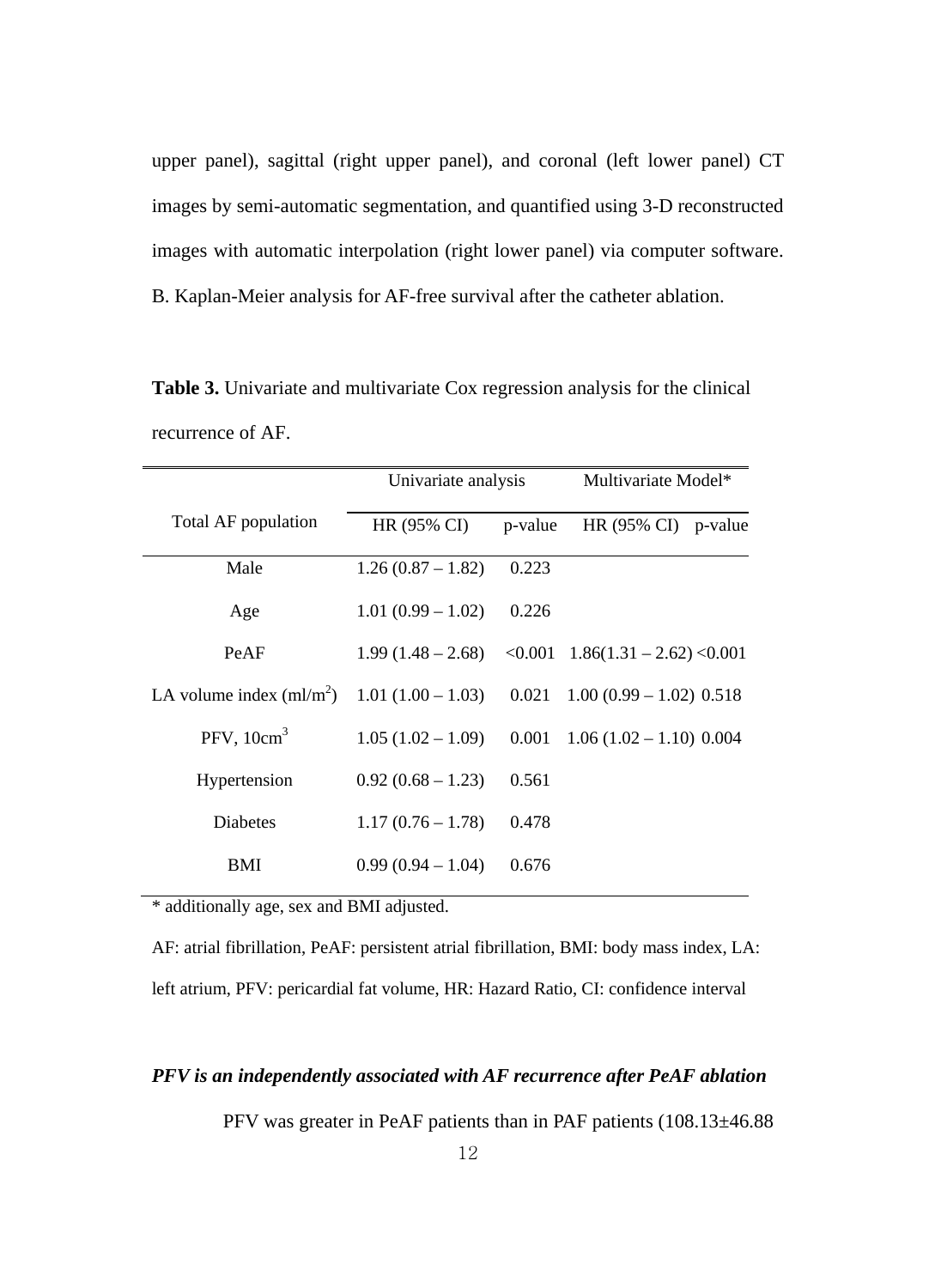vs.  $100.67 \pm 43.07$ , p=0.043). While PFV was significantly greater in PeAF patients with recurrence than in those without  $(p=0.001)$ , there was no such difference in PAF group ( $p=0.212$ , Figure 2). With consistence, Kaplan-Meier analysis showed that the highest tertile PFV group had a significantly higher clinical recurrence rate among the patients with PeAF (Log-rank test p=0.029, Figure 3A). However, there was no such difference of clinical recurrence rates depending on PFV in PAF patients (p=0.470, Figure 3B). Multi-variate Cox regression analysis revealed that PFV  $(10 \text{cm}^3, \text{HR } 1.09; 95\% \text{ CI } 1.04 \text{m}^{-1}$ .14, p<0.001) was independently associated with clinical recurrence of AF after catheter ablation in PeAF after age, sex and BMI adjustment. However, PFV  $(10 \text{cm}^3, \text{HR } 1.02; 95\% \text{ CI } 0.98 - 1.07, \text{p=0.378})$  was not associated with post-RFCA recurrence after PAF ablation (Table 4).



**Figure 2.** Comparison of PFV between patients with PeAF and PAF.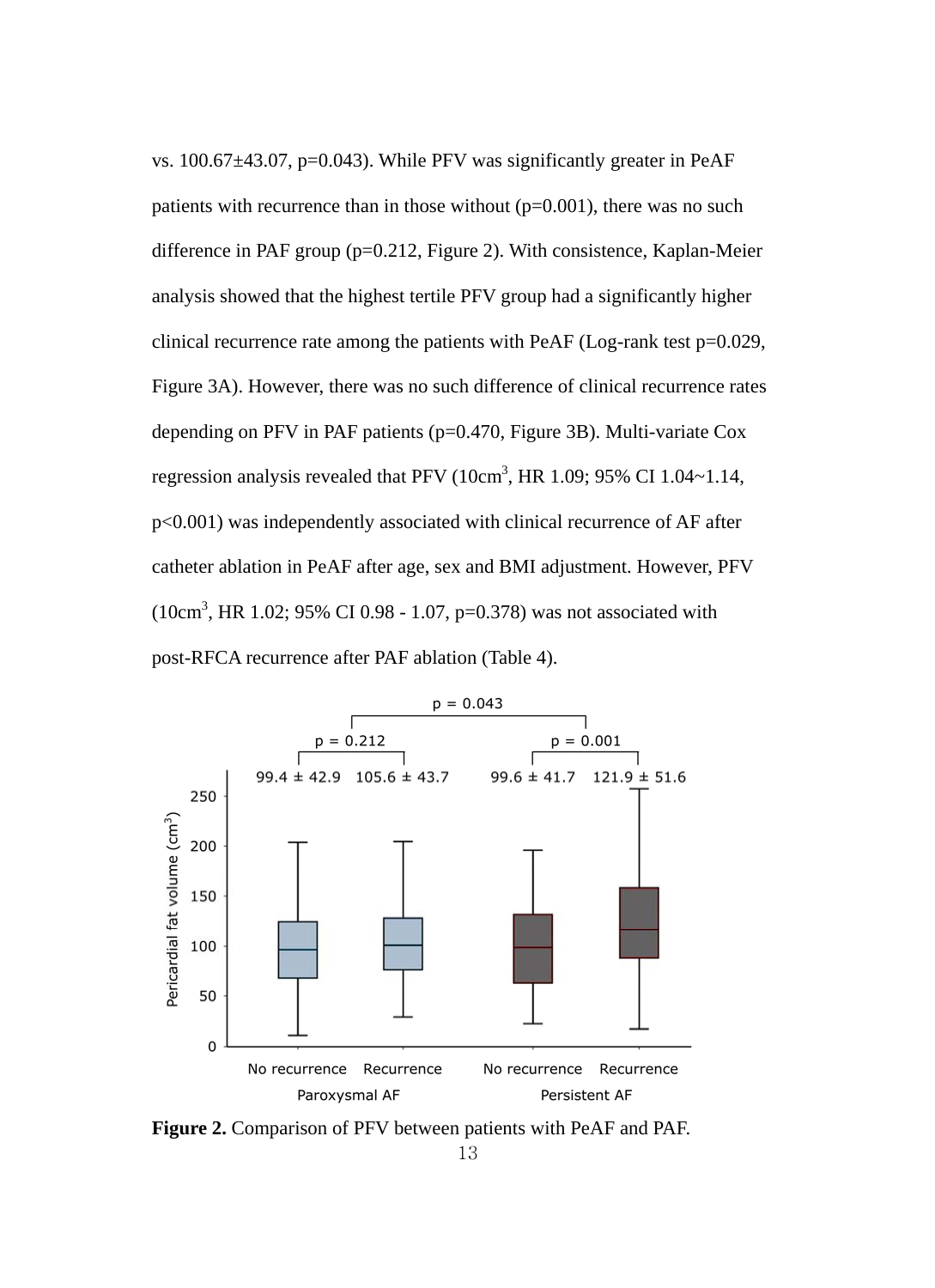A. Persistent AF

B. Paroxysmal AF



**Figure 3.** Kaplan-Meier analyses for AF-free survival after the catheter ablation in patients with PeAF (A) and PAF (B)

**Table 4.** Cox regression analysis for the clinical recurrence according to the

type of AF..

|                                               | Univariate analysis |         | Multivariate model*                                      |  |
|-----------------------------------------------|---------------------|---------|----------------------------------------------------------|--|
| PeAF                                          | HR (95% CI)         | p-value | HR $(95\% \text{ CI})$ p-value                           |  |
| Male                                          | $1.10(0.61 - 1.99)$ | 0.754   |                                                          |  |
| Age                                           | $1.01(0.99 - 1.03)$ | 0.500   |                                                          |  |
| LA volume index $(ml/m^2)$ 1.00 (0.99 – 1.02) |                     | 0.746   |                                                          |  |
| $PFV$ , $10cm3$                               |                     |         | $1.09(1.04 - 1.14)$ < 0.001 1.10 $(1.05 - 1.16)$ < 0.001 |  |
| Hypertension                                  | $0.71(0.46-1.10)$   | 0.122   |                                                          |  |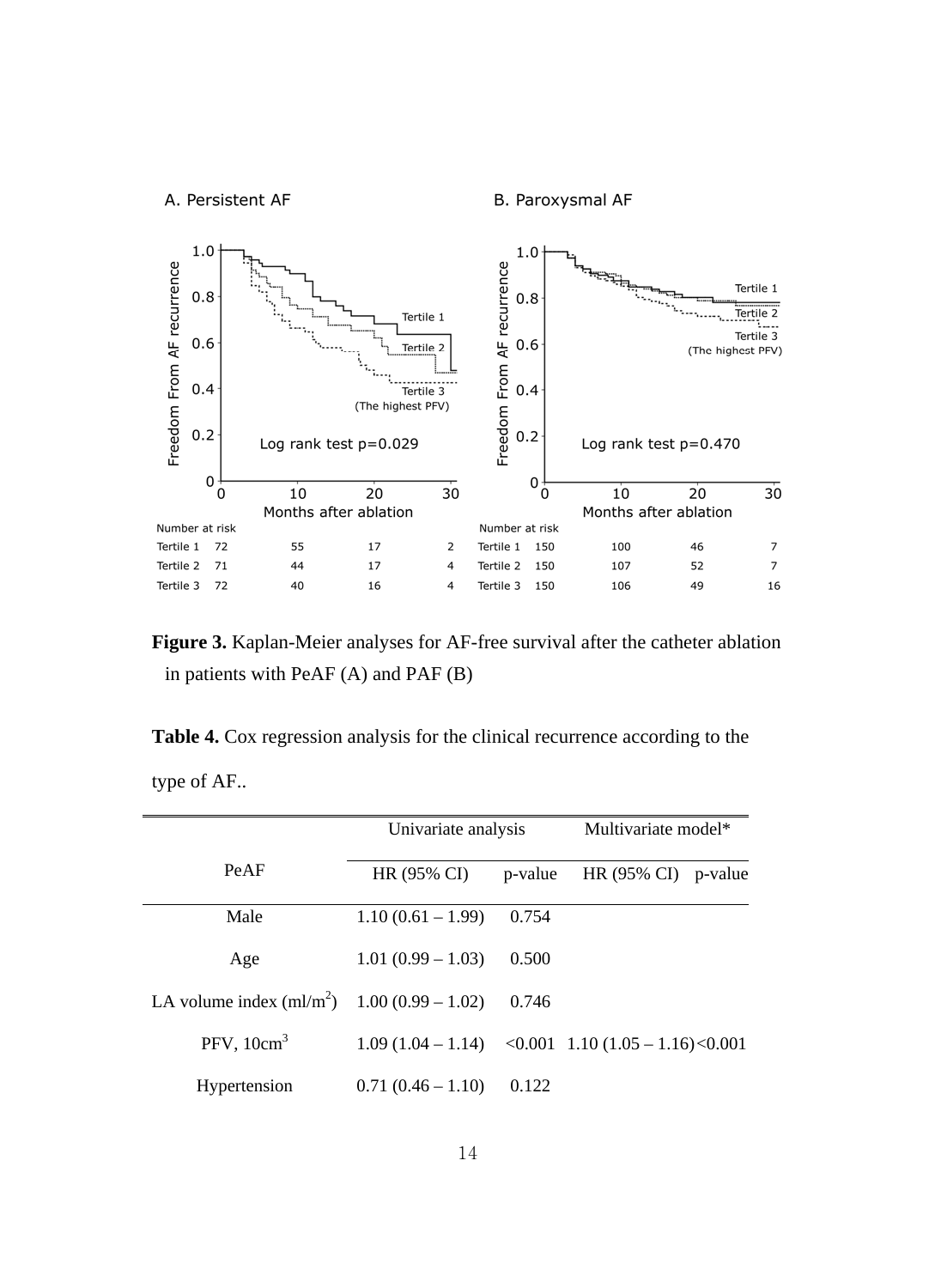| <b>Diabetes</b>                         | $0.99(0.56 - 1.77)$ | 0.985   |                                |  |
|-----------------------------------------|---------------------|---------|--------------------------------|--|
| BMI                                     | $0.99(0.92-1.05)$   | 0.649   |                                |  |
| <b>PAF</b>                              | $HR (95\% CI)$      | p-value | HR $(95\% \text{ CI})$ p-value |  |
| Male                                    | $1.18(0.73-1.91)$   | 0.492   |                                |  |
| Age                                     | $1.01(0.99 - 1.03)$ | 0.340   |                                |  |
| LA volume index $\text{m}/\text{m}^2$ ) | $1.00(0.99 - 1.02)$ | 0.656   |                                |  |
| PFV, $10 \text{cm}^3$                   | $1.02(0.98 - 1.07)$ | 0.378   |                                |  |
| Hypertension                            | $1.06(0.71-1.60)$   | 0.766   |                                |  |
| <b>Diabetes</b>                         | $1.16(0.62 - 2.17)$ | 0.653   |                                |  |
| BMI                                     | $0.97(0.90-1.05)$   | 0.973   |                                |  |
|                                         |                     |         |                                |  |

\* additionally age, sex and BMI adjusted.

AF: atrial fibrillation, PeAF: persistent atrial fibrillation, BMI: body mass index, LA: left atrium, PFV: pericardial fat volume, HR: Hazard Ratio, CI: confidence interval.

#### **IV. DISCUSSION**

 In the current study, we explored the clinical and prognostic implications of PFV in over 600 patients with AF who underwent catheter ablation. We found that PFV was independently associated with old age, male gender, and high body mass index. High PFV predicted poor clinical outcome after catheter ablation consistent to the previous small volume studies, but this prognostic value of PFV was found in patients with PeAF, but not in those with PAF.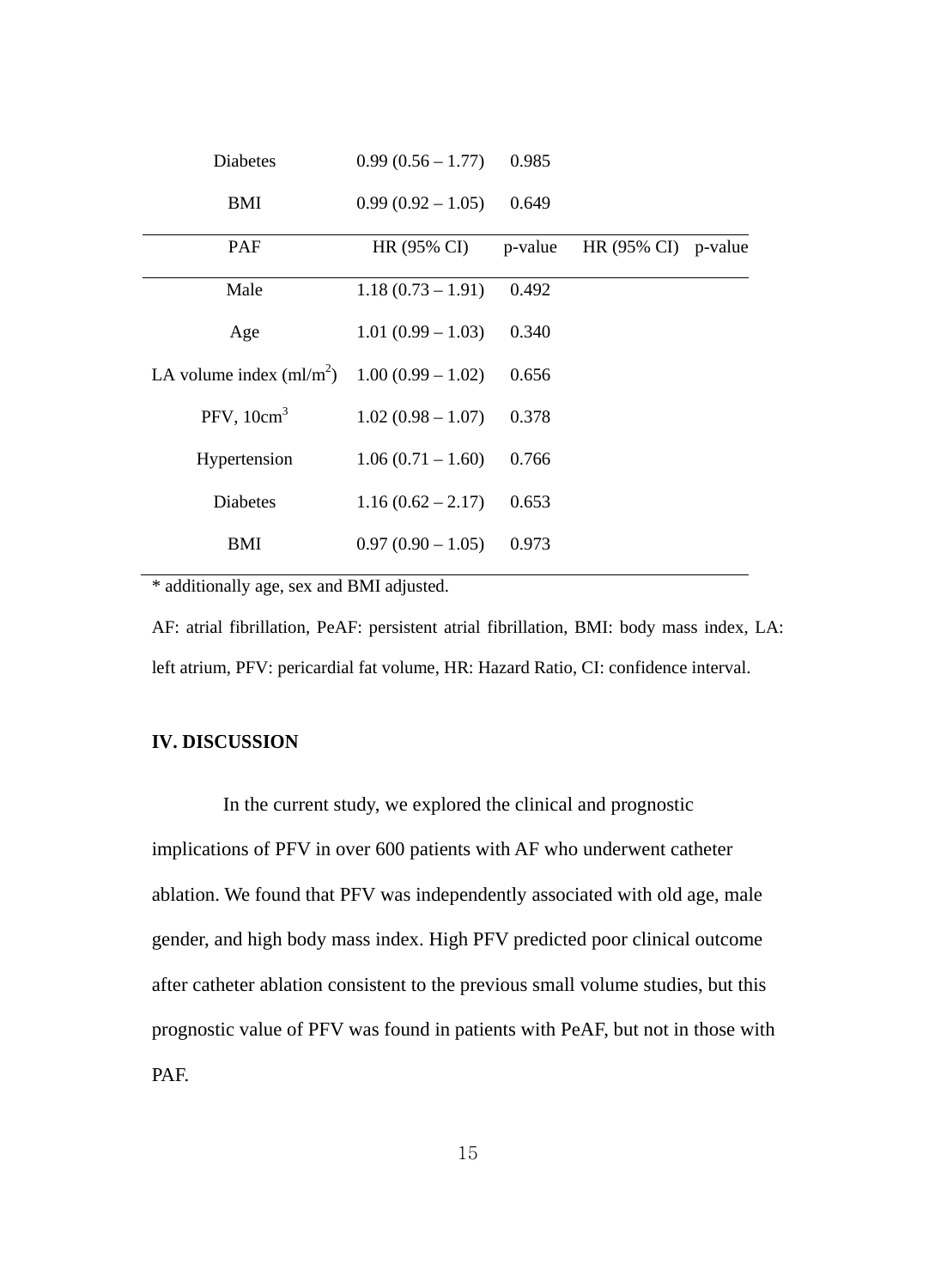#### *Potential roles of pericardial fat in the pathogenesis of AF*

Recently, several studies have shown an association between PFV, cardiovascular disease, and AF.<sup>5-9,[23,24](#page-26-0)</sup> Local inflammatory responses in pericardial fat were thought to play an important role in the genesis of AF and electroanatomical remodeling of the LA. Pericardial fat tissue also contains an abundance of ganglionate plexi, which influence on cardiac autonomic nerve activity related to local inflammation.<sup>25</sup> Furthermore, PFV reflects visceral fat deposits rather than systemic adiposity,<sup>[5](#page-24-0)</sup> so that pericardial fat is associated with cardiovascular disease, hypertension,<sup>26</sup> diabetes mellitus,<sup>27</sup> dyslipidemia,<sup>[28-30](#page-26-0)</sup> and metabolic aspects of AF. Therefore, PFV may provide a complex and multifactorial inflammatory mechanism that contributes to the development of AF and post-RFCA recurrence.

#### *Clinical implication of PFV in AF catheter ablation*

Although there have been a few reports with a small sample size regarding to high recurrence of AF after catheter ablation in patients with high  $PFV<sub>1</sub><sup>9,11</sup>$  $PFV<sub>1</sub><sup>9,11</sup>$  $PFV<sub>1</sub><sup>9,11</sup>$  $PFV<sub>1</sub><sup>9,11</sup>$  $PFV<sub>1</sub><sup>9,11</sup>$  these studies did not consider the types of AF. In the current study, we included over 600 patients and found consistent prognostic value of PFV after AF catheter ablation in patients with PeAF. But, that was not the case in patients with PAF. Several authors have reported that the volume of pericardial fat is higher in PeAF than in PAF.<sup>[8,10,11](#page-24-0)</sup> However, this relationship between PFV and type of AF was not statistically significant in this study, even though both PeAF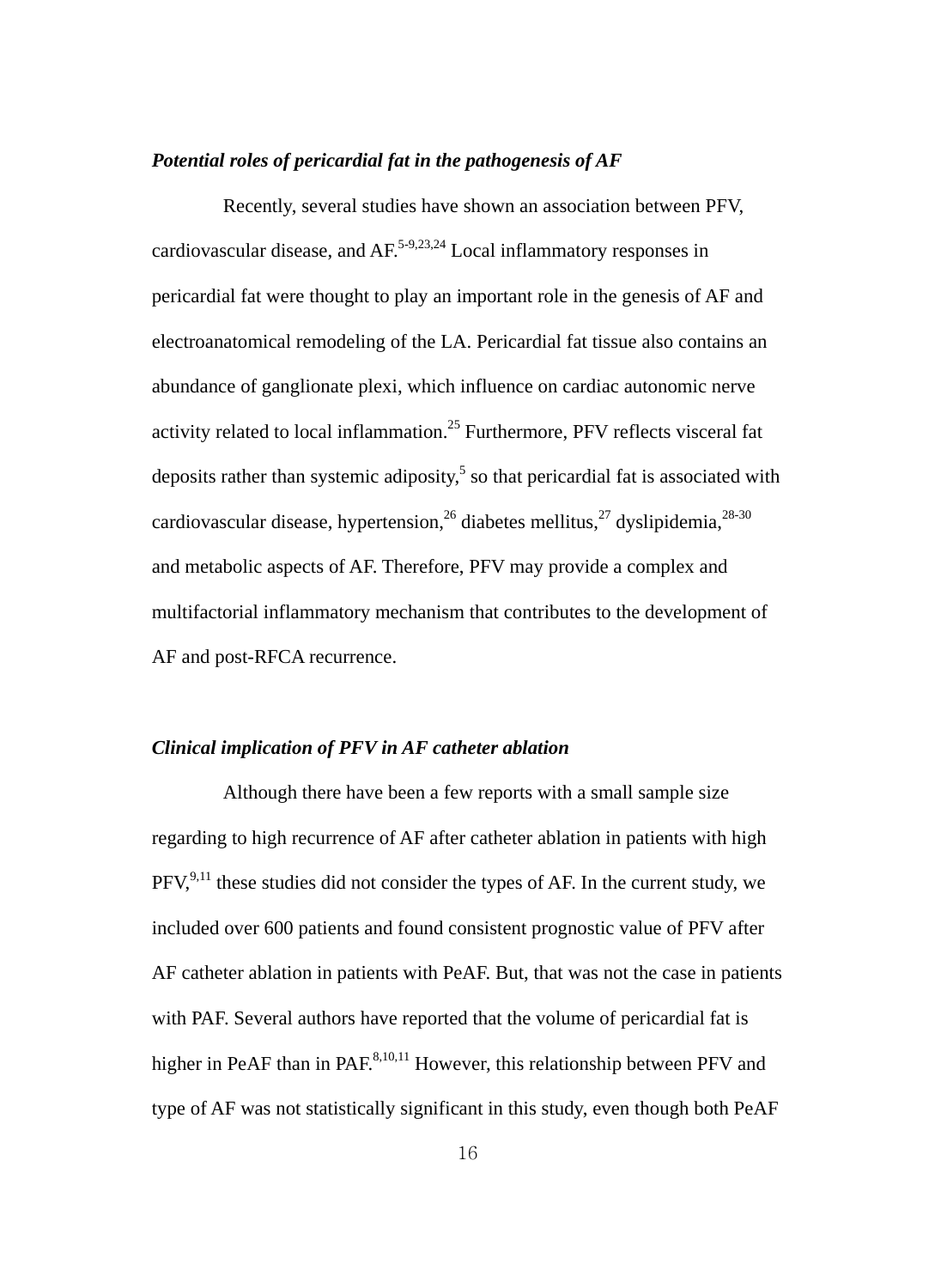and high PFV were independently associated with higher recurrence rate of AF after RFCA. Then, what is the mechanism of high PFV contributing to PeAF recurrence? First, the major mechanism responsible for recurrence of PeAF is associated with inflammation,  $31$  atrial substrate,  $19$  non-PV foci,  $32$  or autonomic nerves.<sup>33</sup> In contrast, CPVI is good enough for patients with PAF, $34$  because major mechanism of PAF is associated with PV triggers.<sup>32[,35](#page-27-0)</sup> Therefore, pericardial fat associated pro-inflammatory or autonomic effects cannot be treated efficiently by RFCA of endocardial approach, especially in PeAF patients with thick pericardial fat. Additional anti-inflammatory drugs, such as steroids may be helpful for this specific patient group.<sup>31</sup> Second, AF is a chronic degenerative disease associated with metabolic effects and ageing. Mohanty et al. recently have suggested that the presence of metabolic syndrome and baseline inflammatory markers predicted higher recurrence after RFCA only in patients with non-paroxysmal AF.[15](#page-25-0) Therefore, continuous metabolic and inflammatory change of atrial substrate may contribute to the recurrence or new development of AF in patients with PeAF, while PV reconnection might be a main mechanism of AF recurrence in patients with PAF.

#### *Study limitations*

 Since this is a single center cohort study that included a selective group of patients referred for AF catheter ablation, findings cannot be generalized to all types of AF within the general population. It remains unclear whether the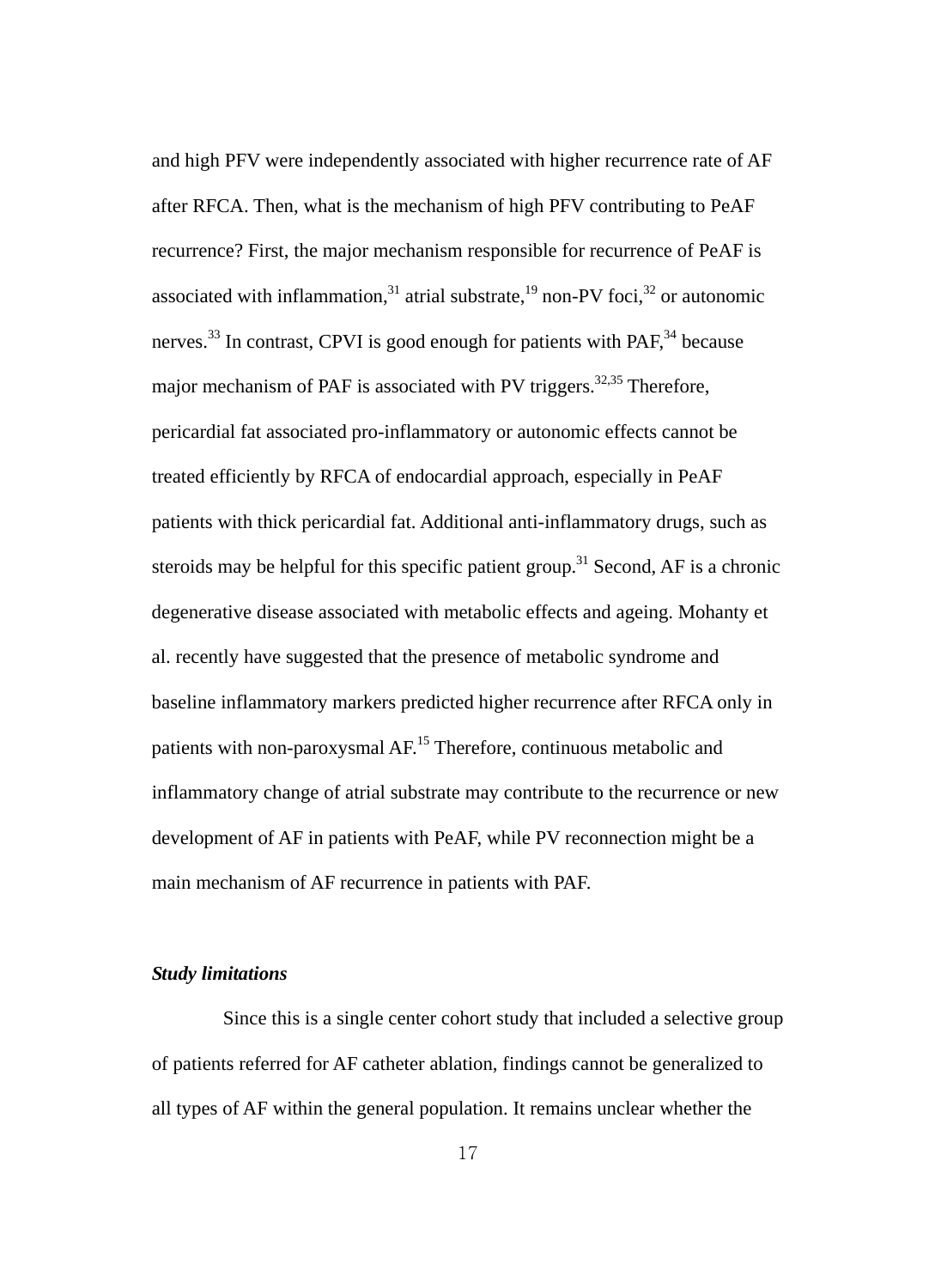clinical significance of PFV has a cause-and-effect relationship with AF recurrence, or whether the two are simply associated.

#### **V. CONCLUSION**

 PFV was an independent predictor for AF recurrence after catheter ablation, and was associated with male gender, high body mass index, and old age. PFV was associated with clinical recurrence of AF in PeAF patients, whereas not in the patients with PAF. Because PFV and local inflammation seem to be associated with the pathogenesis and recurrence of AF in PeAF patients, PFV could be a useful marker for predicting recurrence after RFCA in patients with PeAF and with high volume of pericardial fat.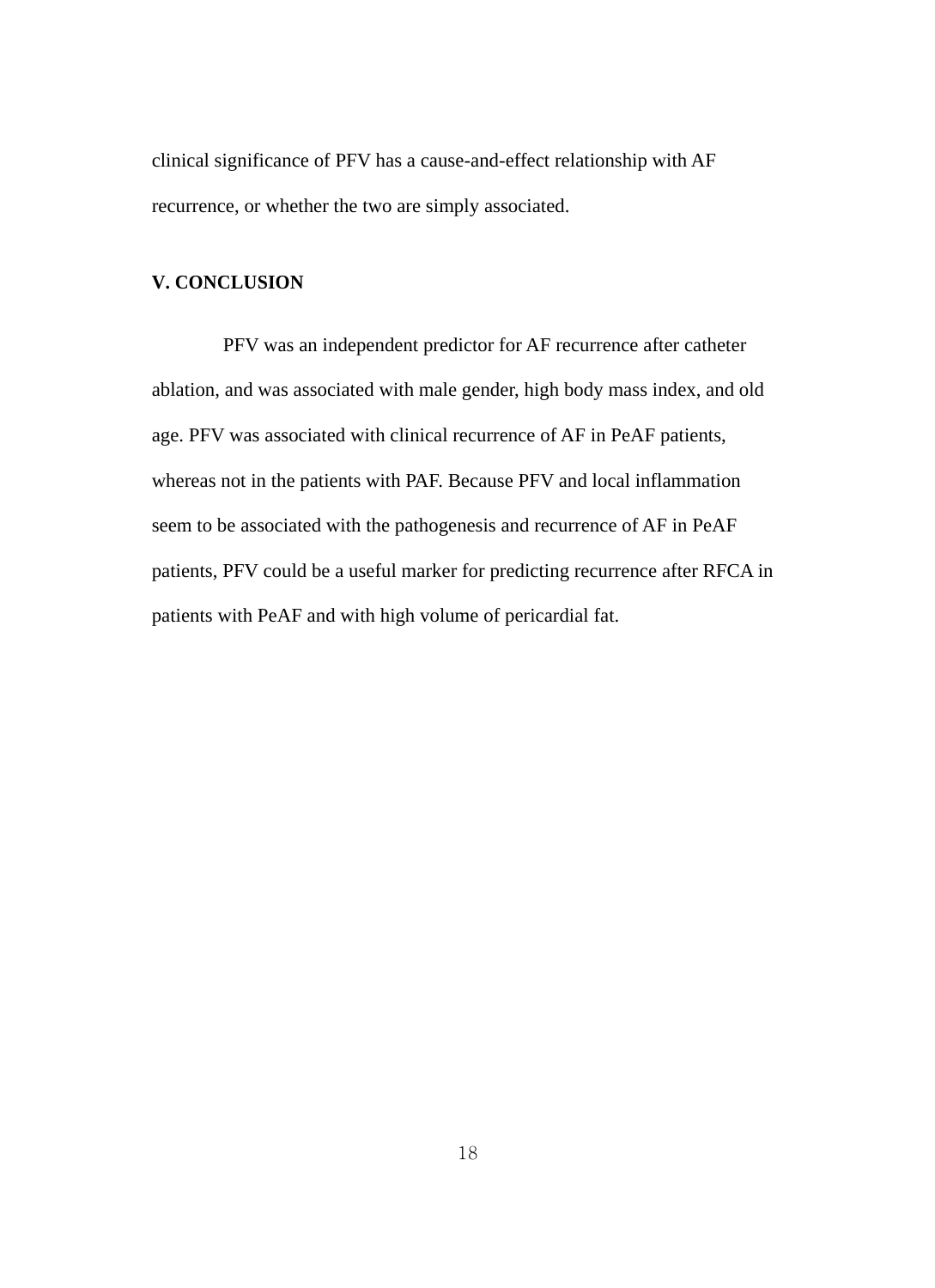#### <span id="page-24-0"></span>**REFERENCES**

- 1. Lloyd-Jones DM, Wang TJ, Leip EP, Larson MG, Levy D, Vasan RS, et al. Lifetime risk for development of atrial fibrillation: the Framingham Heart Study. Circulation 2004;110:1042-6.
- 2. Miyasaka Y, Barnes ME, Gersh BJ, Cha SS, Bailey KR, Abhayar atna WP, et al. Secular trends in incidence of atrial fibrillation in Olmsted County, Minnesota, 1980 to 2000, and implications on t he projections for future prevalence. Circulation 2006;114:119-25.
- 3. Wang TJ, Parise H, Levy D, D'Agostino RB, Sr., Wolf PA, Vasan RS, et al. Obesity and the risk of new-onset atrial fibrillation. J AMA 2004;292:2471-7.
- 4. Watanabe H, Tanabe N, Watanabe T, Darbar D, Roden DM, Sasa ki S, et al. Metabolic syndrome and risk of development of atrial fibrillation: the Niigata preventive medicine study. Circulation 20 08;117:1255-60.
- 5. Rosito GA, Massaro JM, Hoffmann U, Ruberg FL, Mahabadi AA, Vasan RS, et al. Pericardial fat, visceral abdominal fat, cardiovas cular disease risk factors, and vascular calcification in a communit y-based sample: the Framingham Heart Study. Circulation 2008;11 7:605-13.
- 6. Mahabadi AA, Massaro JM, Rosito GA, Levy D, Murabito JM, Wolf PA, et al. Association of pericardial fat, intrathoracic fat, an d visceral abdominal fat with cardiovascular disease burden: the F ramingham Heart Study. Eur Heart J 2009;30:850-6.
- 7. Thanassoulis G, Massaro JM, O'Donnell CJ, Hoffmann U, Levy D, Ellinor PT, et al. Pericardial fat is associated with prevalent atria l fibrillation: the Framingham Heart Study. Circ Arrhythm Electro physiol 2010;3:345-50.
- 8. Al Chekakie MO, Welles CC, Metoyer R, Ibrahim A, Shapira AR, Cytron J, et al. Pericardial fat is independently associated with h uman atrial fibrillation. J Am Coll Cardiol 2010;56:784-8.
- 9. Wong CX, Abed HS, Molaee P, Nelson AJ, Brooks AG, Sharma G, et al. Pericardial fat is associated with atrial fibrillation severit y and ablation outcome. J Am Coll Cardiol 2011;57:1745-51.
- 10. Shin SY, Yong HS, Lim HE, Na JO, Choi CU, Choi JI, et al. To tal and interatrial epicardial adipose tissues are independently asso ciated with left atrial remodeling in patients with atrial fibrillation. J Cardiovasc Electrophysiol 2011;22:647-55.
- 11. Nagashima K, Okumura Y, Watanabe I, Nakai T, Ohkubo K, Kof une T, et al. Association between epicardial adipose tissue volume s on 3-dimensional reconstructed CT images and recurrence of atri al fibrillation after catheter ablation. Circ J 2011;75:2559-65.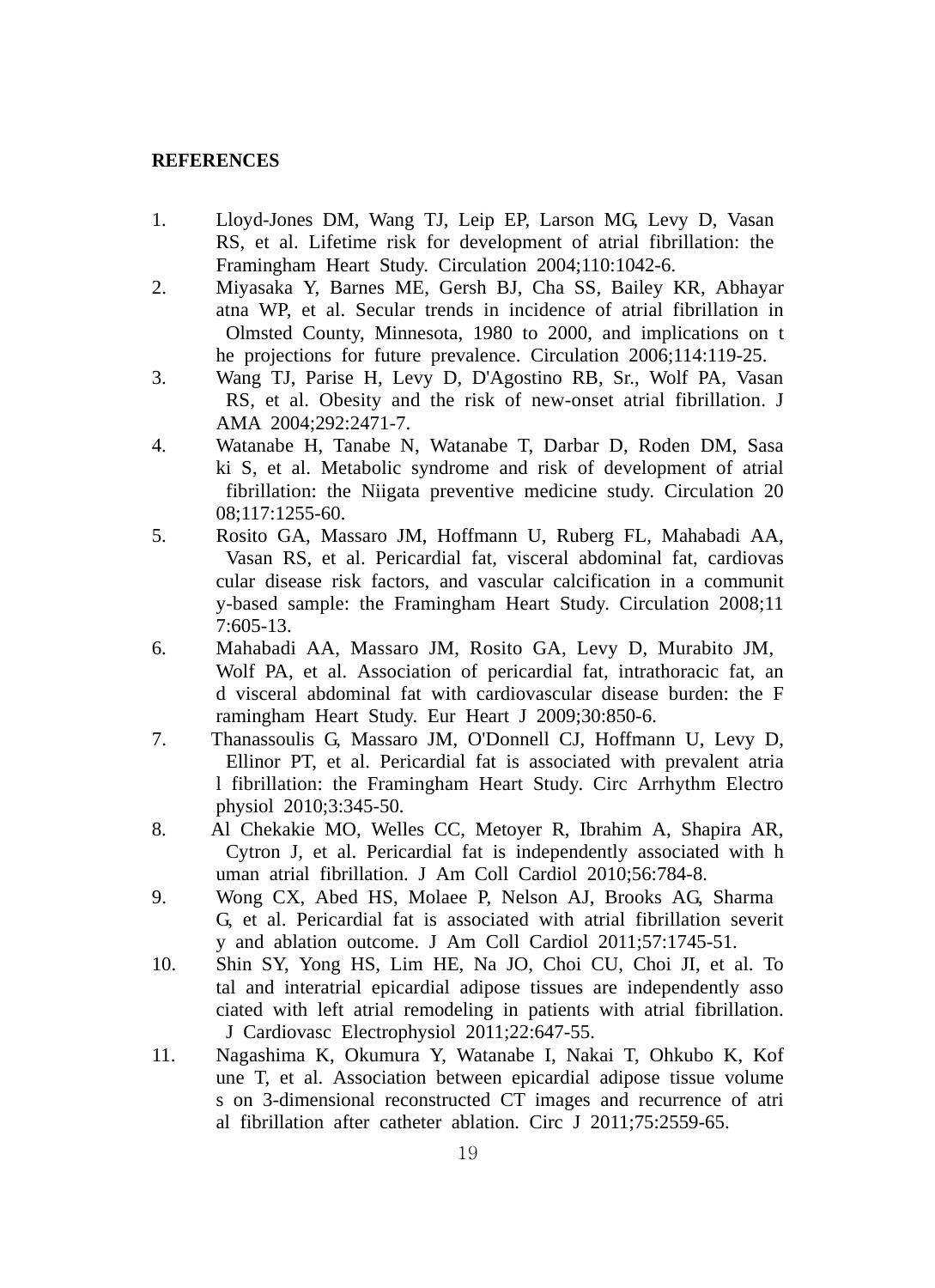- <span id="page-25-0"></span>12. Mazurek T, Zhang L, Zalewski A, Mannion JD, Diehl JT, Arafat H, et al. Human epicardial adipose tissue is a source of inflamma tory mediators. Circulation 2003;108:2460-6.
- 13. Lin YK, Chen YJ, Chen SA. Potential atrial arrhythmogenicity of adipocytes: implications for the genesis of atrial fibrillation. Med Hypotheses 2010;74:1026-9.
- 14. Raschi E, Boriani G, De Ponti F. Targeting the arrhythmogenic su bstrate in atrial fibrillation: focus on structural remodeling. Curr D rug Targets 2011;12:263-86.
- 15. Mohanty S, Mohanty P, Di Biase L, Bai R, Pump A, Santangeli P, et al. Impact of metabolic syndrome on procedural outcomes in patients with atrial fibrillation undergoing catheter ablation. J Am Coll Cardiol 2012;59:1295-301.
- 16. Yushkevich PA, Piven J, Hazlett HC, Smith RG, Ho S, Gee JC, e t al. User-guided 3D active contour segmentation of anatomical str uctures: significantly improved efficiency and reliability. Neuroima ge 2006;31:1116-28.
- 17. Dey D, Wong ND, Tamarappoo B, Nakazato R, Gransar H, Chen g VY, et al. Computer-aided non-contrast CT-based quantification of pericardial and thoracic fat and their associations with coronary calcium and Metabolic Syndrome. Atherosclerosis 2010;209:136-4 1.
- 18. Shim J, Joung B, Park JH, Uhm JS, Lee MH, Pak HN. Long du ration of radiofrequency energy delivery is an independent predict or of clinical recurrence after catheter ablation of atrial fibrillatio n: Over 500 cases experience. Int J Cardiol 2012.
- 19. Park JH, Pak HN, Choi EJ, Jang JK, Kim SK, Choi DH, et al. The relationship between endocardial voltage and regional volume in electroanatomical remodeled left atria in patients with atrial fibr illation: comparison of three-dimensional computed tomographic im ages and voltage mapping. J Cardiovasc Electrophysiol 2009;20:13 49-56.
- 20. Pak HN, Oh YS, Lim HE, Kim YH, Hwang C. Comparison of v oltage map-guided left atrial anterior wall ablation versus left later al mitral isthmus ablation in patients with persistent atrial fibrillati on. Heart Rhythm 2011;8:199-206.
- 21. Verma A, Mantovan R, Macle L, De Martino G, Chen J, Morillo CA, et al. Substrate and Trigger Ablation for Reduction of Atrial Fibrillation (STAR AF): a randomized, multicentre, international t rial. Eur Heart J 2010;31:1344-56.
- 22. Calkins H, Kuck KH, Cappato R, Brugada J, Camm AJ, Chen S A, et al. 2012 HRS/EHRA/ECAS Expert Consensus Statement on Catheter and Surgical Ablation of Atrial Fibrillation: recommendati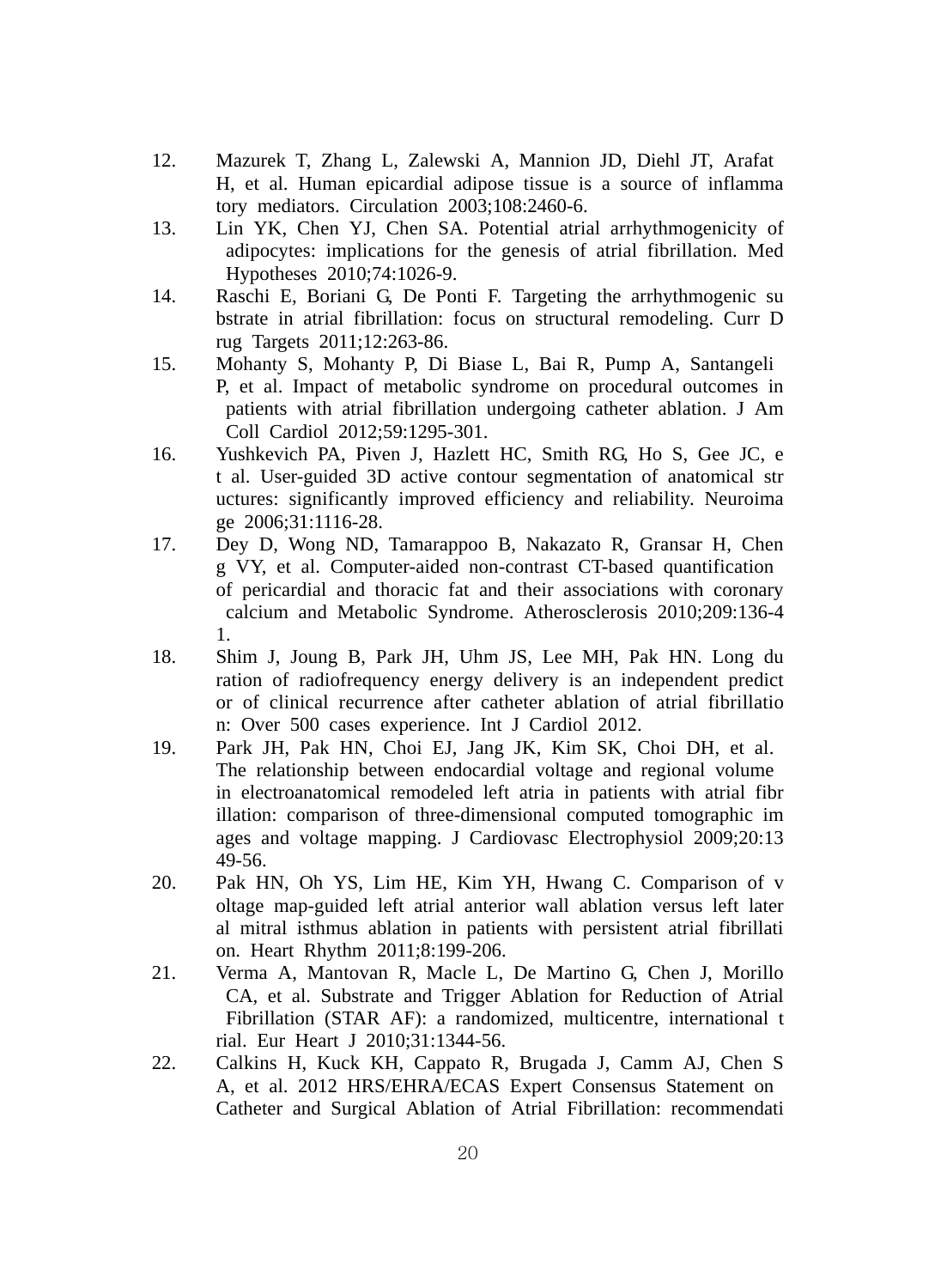<span id="page-26-0"></span>ons for patient selection, procedural techniques, patient managemen t and follow-up, definitions, endpoints, and research trial design. Europace 2012;14:528-606.

- 23. Taguchi R, Takasu J, Itani Y, Yamamoto R, Yokoyama K, Watana be S, et al. Pericardial fat accumulation in men as a risk factor f or coronary artery disease. Atherosclerosis 2001;157:203-9.
- 24. Konishi M, Sugiyama S, Sugamura K, Nozaki T, Ohba K, Matsu bara J, et al. Association of pericardial fat accumulation rather tha n abdominal obesity with coronary atherosclerotic plaque formation in patients with suspected coronary artery disease. Atherosclerosis 2010;209:573-8.
- 25. Po SS, Nakagawa H, Jackman WM. Localization of left atrial gan glionated plexi in patients with atrial fibrillation. J Cardiovasc Ele ctrophysiol 2009;20:1186-9.
- 26. Hayashi T, Boyko EJ, Leonetti DL, McNeely MJ, Newell-Morris L, Kahn SE, et al. Visceral adiposity is an independent predictor of incident hypertension in Japanese Americans. Ann Intern Med 2004;140:992-1000.
- 27. Goodpaster BH, Krishnaswami S, Resnick H, Kelley DE, Haggert y C, Harris TB, et al. Association between regional adipose tissue distribution and both type 2 diabetes and impaired glucose tolera nce in elderly men and women. Diabetes Care 2003;26:372-9.
- 28. Pascot A, Lemieux S, Lemieux I, Prud'homme D, Tremblay A, B ouchard C, et al. Age-related increase in visceral adipose tissue a nd body fat and the metabolic risk profile of premenopausal wom en. Diabetes Care 1999;22:1471-8.
- 29. Nagaretani H, Nakamura T, Funahashi T, Kotani K, Miyanaga M, Tokunaga K, et al. Visceral fat is a major contributor for multipl e risk factor clustering in Japanese men with impaired glucose tol erance. Diabetes Care 2001;24:2127-33.
- 30. Nicklas BJ, Penninx BW, Ryan AS, Berman DM, Lynch NA, Den nis KE. Visceral adipose tissue cutoffs associated with metabolic r isk factors for coronary heart disease in women. Diabetes Care 20 03;26:1413-20.
- 31. Koyama T, Tada H, Sekiguchi Y, Arimoto T, Yamasaki H, Kuroki K, et al. Prevention of atrial fibrillation recurrence with corticost eroids after radiofrequency catheter ablation: a randomized controll ed trial. J Am Coll Cardiol 2010;56:1463-72.
- 32. Pak HN, Hwang C, Lim HE, Kim JW, Lee HS, Kim YH. Electro anatomic characteristics of atrial premature beats triggering atrial f ibrillation in patients with persistent versus paroxysmal atrial fibril lation. J Cardiovasc Electrophysiol 2006;17:818-24.
- 33. Kang KW, Kim TH, Park J, Uhm JS, Joung B, Hwang C, et al.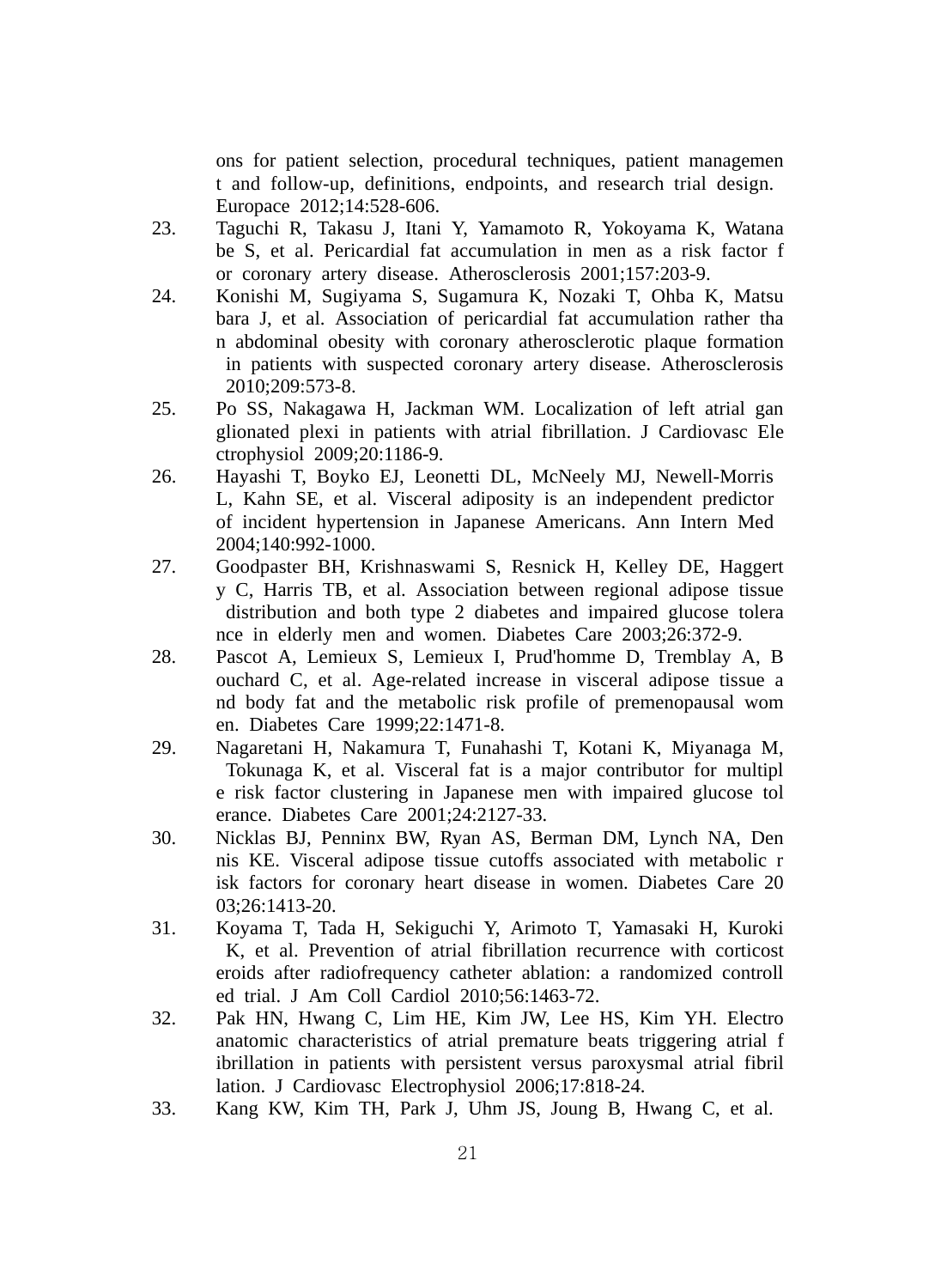<span id="page-27-0"></span>Long-Term Changes in Heart Rate Variability After Radiofrequenc y Catheter Ablation for Atrial Fibrillation: 1-Year Follow-Up Stud y with Irrigation Tip Catheter. J Cardiovasc Electrophysiol 2014.

- 34. Mun HS, Joung B, Shim J, Hwang HJ, Kim JY, Lee MH, et al. Does additional linear ablation after circumferential pulmonary vei n isolation improve clinical outcome in patients with paroxysmal atrial fibrillation? Prospective randomised study. Heart 2012;98:480 -4.
- 35. Verma A. Atrial-fibrillation ablation should be considered first-line therapy for some patients. Curr Opin Cardiol 2008;23:1-8.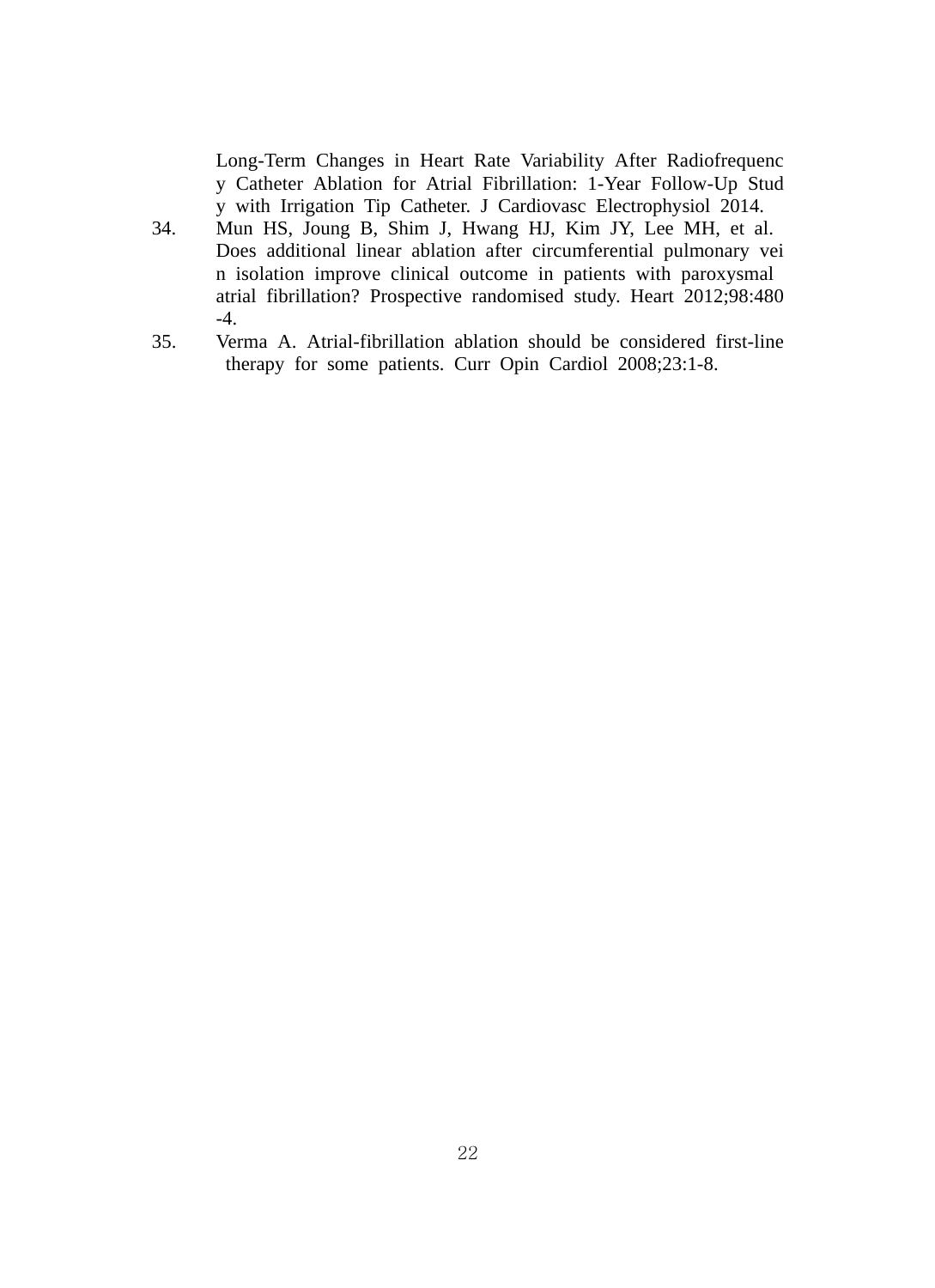#### ABSTRACT(IN KOREAN)

### 심막지방이 심방세동 전극도자 절제술의 임상적 결과에 미치는 영향 <지도교수 박희남>

#### 연세대학교 대학원 의학과

#### 김태훈

심막지방과 심방세동의 연관성은 이미 알려져 있으나 심막지방과 전극도자 절제술을 받은 심방세동 환자에서의 심방세동 재발과의 연관성에 대한 보고는 거의 없는 실정이다. 따라서 본 연구는 심막지방의 양과 관련인자, 전극도자 절제술 후의 예후를 심방세동의 종류에 따라 확인하고자 하였다.

665명 (남자 76.7%, 평균나이 57.3 ± 11.1세, 발작성 심방세동 67.7%, 지속성 심방세동 32.3%) 의 전극도자 절제술을 시행 받는 심방세동 환자를 대상으로 하였으며, 심막지방의 특성과 전극도자 절제술 후 임상 재발의 예측인자를 조사하고 심방세동의 종류 (발작성, 지속성)에 따른 차이를 분석하였다.

 심막지방의 부피는 성별 (남성, B=2.38, 95% CI 1.65-3.12, p<0.001), 체질량지수 (body mass index) (B=0.59, 95% CI 0.48∼0.69, p<0.001), 그리고 연령 (B=0.07, 95% CI 0.04~0.10, p<0.001) 과 독립적인 연관성을 가졌다. 19.3 ± 8.5 개월 간의 추적 관찰 기간 동안 임상재발률은 26.5%